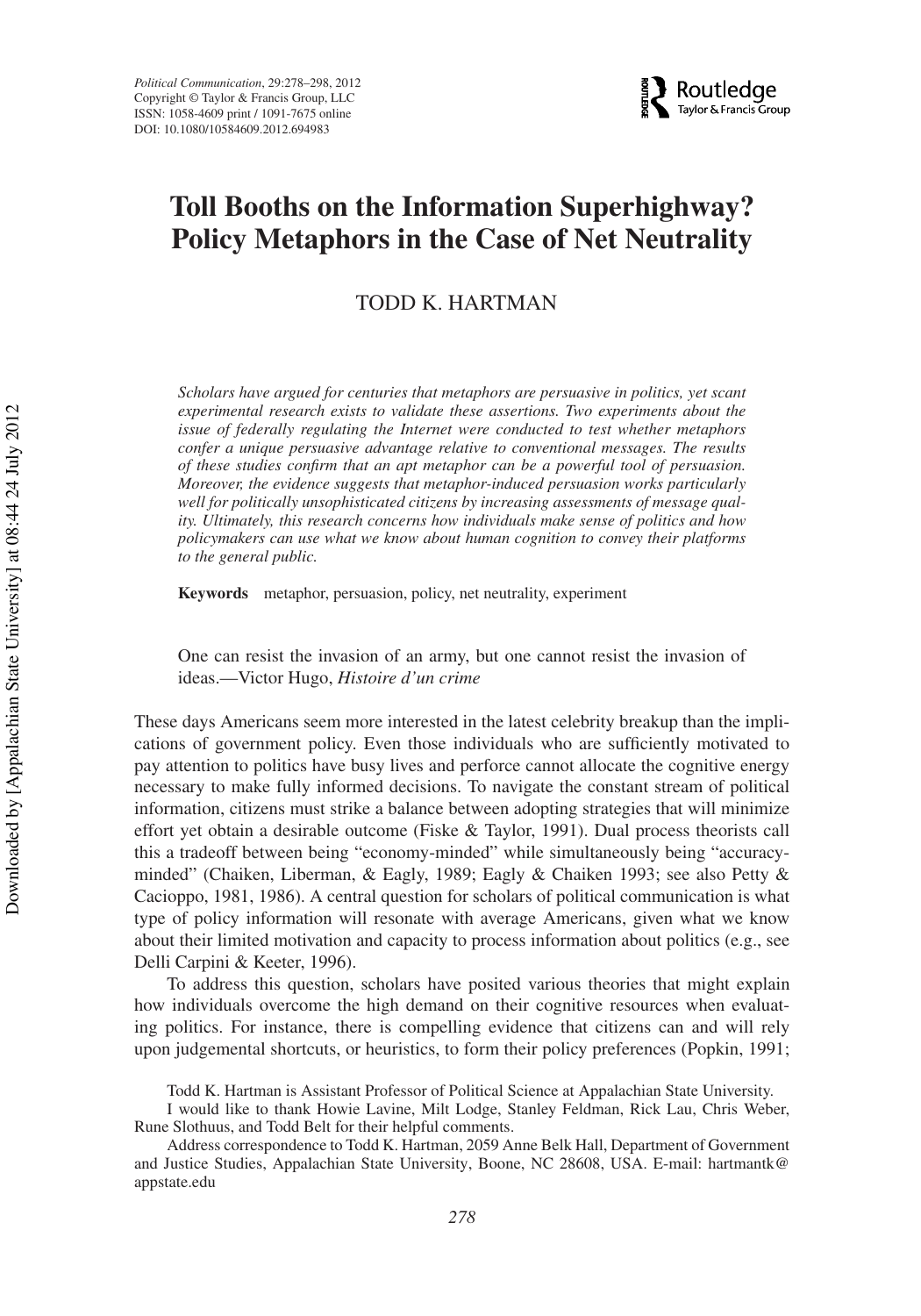Sniderman, Brody, & Tetlock, 1991). Messages that contain low-effort cues such as party identification (Kam, 2005; Rahn, 1993), references to elites (Mondak, 1993) or interest group endorsements (Lupia, 1994) have been shown to guide individuals' political evaluations. Other scholars find that frames—central organizing ideas or story lines—can help citizens interpret and understand the core aspects of an issue (Berinsky & Kinder, 2006; Chong, Druckman, 2007a; Gamson & Modigliani, 1987; Nelson, Clawson, & Oxley, 1997). Framing effects have been demonstrated for a wide array of issues such as civil liberties (Nelson et al., 1997), welfare (Kinder & Sanders, 1996), and gay rights (Brewer, 2002). These theories have helped us identify some of the ways that average citizens use information to make their policy decisions.

Another approach worthy of exploration is the study of what Schlesinger and Lau (2000; see also Lakoff, 1996; Lau & Schlesinger, 2005; Schon, 1979) call "policy metaphors," which elicit comparisons between political issues and familiar, non-political domains of experience. Gentner (1983; see also Gentner, 1982; Gentner & Markman, 1997) explains that metaphor-induced inferences are driven by "structure-mapping," in which relational similarities are highlighted between source and target concepts.<sup>1</sup> In other words, metaphors imply a *system of relations*, which should affect how individuals think and reason about politics. As Pinker notes: "Metaphors are not just literary garnishes but aids to reason . . . [they] can power sophisticated inferences" (2007, p. 253).

The key for those studying political communication is that apt policy metaphors capture the essence of a lengthy political debate and present this information in a succinct, yet novel format. As a result, policy metaphors should be able to sway public opinion, particularly for matters that are complex, or what Carmines and Stimson (1980) call "hard" issues (e.g., those that are technical, means-oriented, or unfamiliar). To the extent that they can take difficult issues and make them easier to comprehend, policy metaphors should also be especially effective for unsophisticated citizens in society, since they have much to gain from these metaphor-induced comparisons. In the following sections, I discuss existing research concerning the functions of metaphors and their role in attitude formation and change. In addition, I present the results from two experiments in which I attempt to parse out the distinct persuasive effects of a message with a policy metaphor relative to one without it.

#### **The Functions of Metaphors**

A review of the literature concerning metaphors and their usage reveals that they serve several cognitive, affective, and communicative functions. First, as mentioned above, metaphors are frequently used to explain abstract or complex concepts, or what Fainsilber and Ortony (1987) call "inexpressibility." Consider how we might use metaphors to take a complicated concept like the meaning of life and relate it to a more common, everyday experience. For example, the metaphor *life is a journey* suggests that in life we often travel from place to place, meet new people, and explore the world around us. This is, of course, only one of many ways of thinking about life. Others may conceive of it with the metaphor *life is a roller coaster*, in which the source, roller coaster, implies that life may be both exhilarating and frightening and that we often experience many "ups" and "downs"—metaphors for positive and negative experiences—before coming to an end. Or, perhaps *life is a jungle*, in which people struggle to survive in a dangerous world. No matter how people choose to conceptualize the meaning of life, these examples underscore the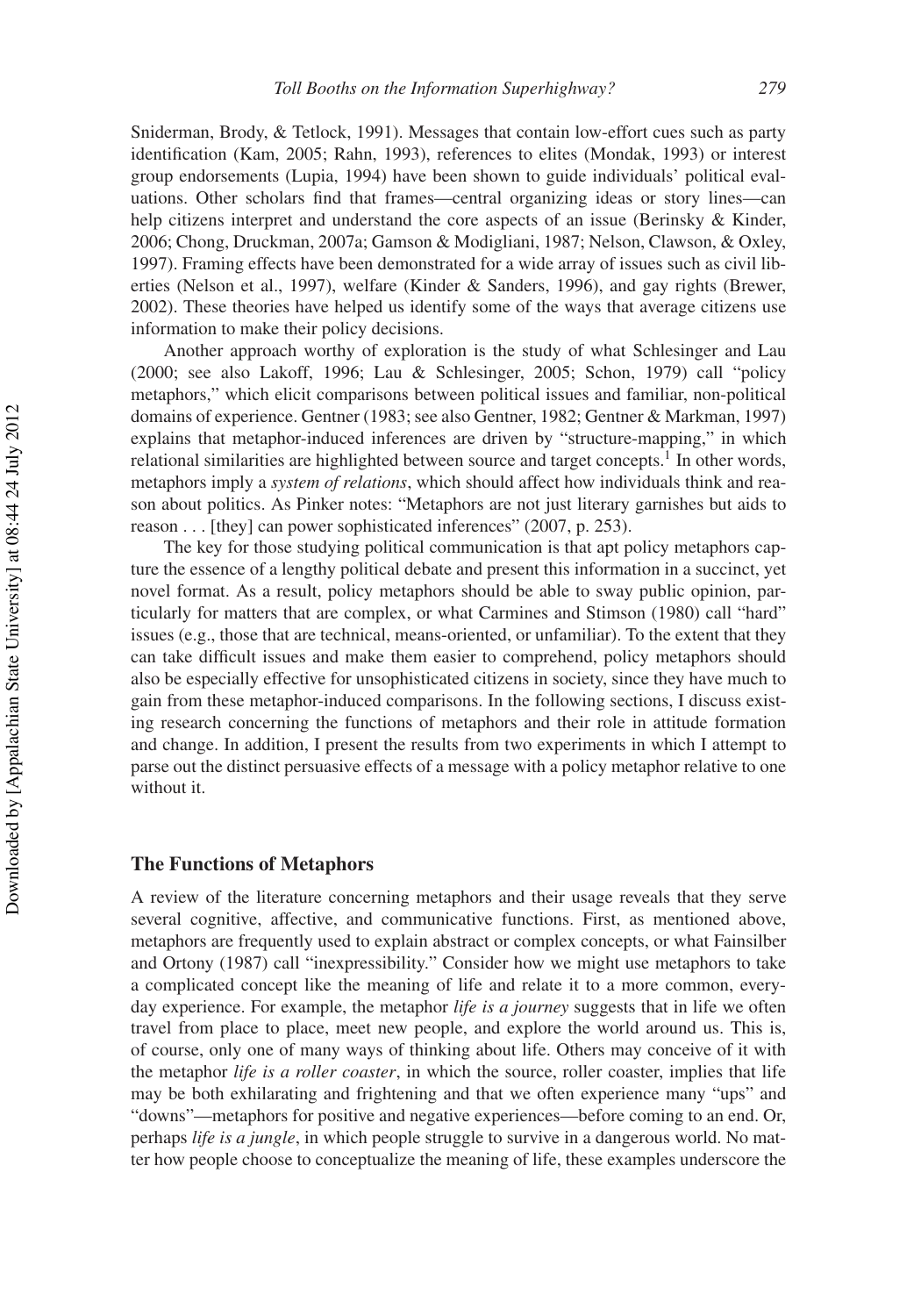ways that metaphors can help explain abstract concepts and convey the vividness of that experience in more concrete and familiar terms.

Second, metaphors offer the speaker a succinct and efficient way of communicating ideas (Fainsilber & Ortony, 1987). For example, a simple statement like "the room is small" communicates a single piece of information about the subject of this sentence. By simply replacing the adjective "small" with a noun like "dungeon," we have, in effect, created a metaphor. Now the sentence "the room is a dungeon" conveys multiple pieces of information, or what Miller (1956; see also Simon, 1974) calls "chunks" of information. Thus, we not only learn that the room is small from the source (dungeon) but also that it is dark, dank, confining, and should be perceived negatively. The efficiency gained from the use of metaphors could be quite useful for political communication.

Third, metaphors often function as organizational frameworks to interpret incoming information and facilitate its recall from memory (Allbritton, 1995; Belt, 2003; Gentner, 1982; Lau & Schlesinger, 2005; Mio & Lovrich, 1998; Mio, Thompson, & Givens, 1993; Read, Cesa, Jones, & Collins, 1990; Robins & Mayer, 2000; Schlesinger & Lau, 2000). As Gentner (1983) notes, metaphors imply a system of relations that helps people understand how different pieces of information fit together. For instance, the metaphor *war on drugs* tells us that those involved in the sale of drugs are the "enemy," and that they should be "fought" aggressively in "battles" that can be won or lost. The ultimate goal of this metaphorical war is "victory," in which the supply of drugs is to be completely "annihilated."<sup>2</sup> Essentially, this metaphor maps a familiar framework (i.e., "war") onto the social problem of drugs, and in doing so, helps people understand how various pieces of information about the issue fit together.

Fourth, metaphors can be used to evoke or intensify emotions (Belt, 2003; Blanchette & Dunbar, 2001; Gibbs, 2002; Read et al., 1990; Thagard & Shelley, 2001), which has long been exploited by skilled writers and rhetoricians. Consider this example from Martin Luther King, Jr.'s, impassioned "I Have a Dream" speech:

Now is the time to *rise from the dark and desolate valley of segregation* to the *sunlit path of racial justice;* now is the time to *lift our nation from the quicksands of racial injustice* to the *solid rock of brotherhood;* now is the time to *make justice a reality* for all God's children. (August 28, 1963)

Here, King invokes source domains that have strong affective implications (e.g., "dark" and "quicksand" are prototypically negative; "rise," "sunlit," and "lift" have positive connotations). One clear advantage of using affective metaphors is that a growing body of research demonstrates that emotion is central to decision making and behavior (e.g., see Marcus, 2000). Moreover, affect has been shown to operate through dual routes to persuasion (Petty & Wegener, 1999), functioning heuristically in some instances (Slovic, Finucane, Peters, & MacGregor, 2007) and systematically in others (Marcus, Neuman, & MacKuen, 2000).

And finally, metaphors that consist of novel juxtapositions and vivid language tend to stand out in verbal and written communications. As a result, these metaphors draw attention to the message and its contents, increasing the likelihood that they will influence attitudes as well as ratings of the speaker and message itself (e.g., see Ottati, Rhoads, & Graesser, 1999; Read et al., 1990). This is no small feat, as speakers often vie for the public's attention in this age of information overload.<sup>3</sup>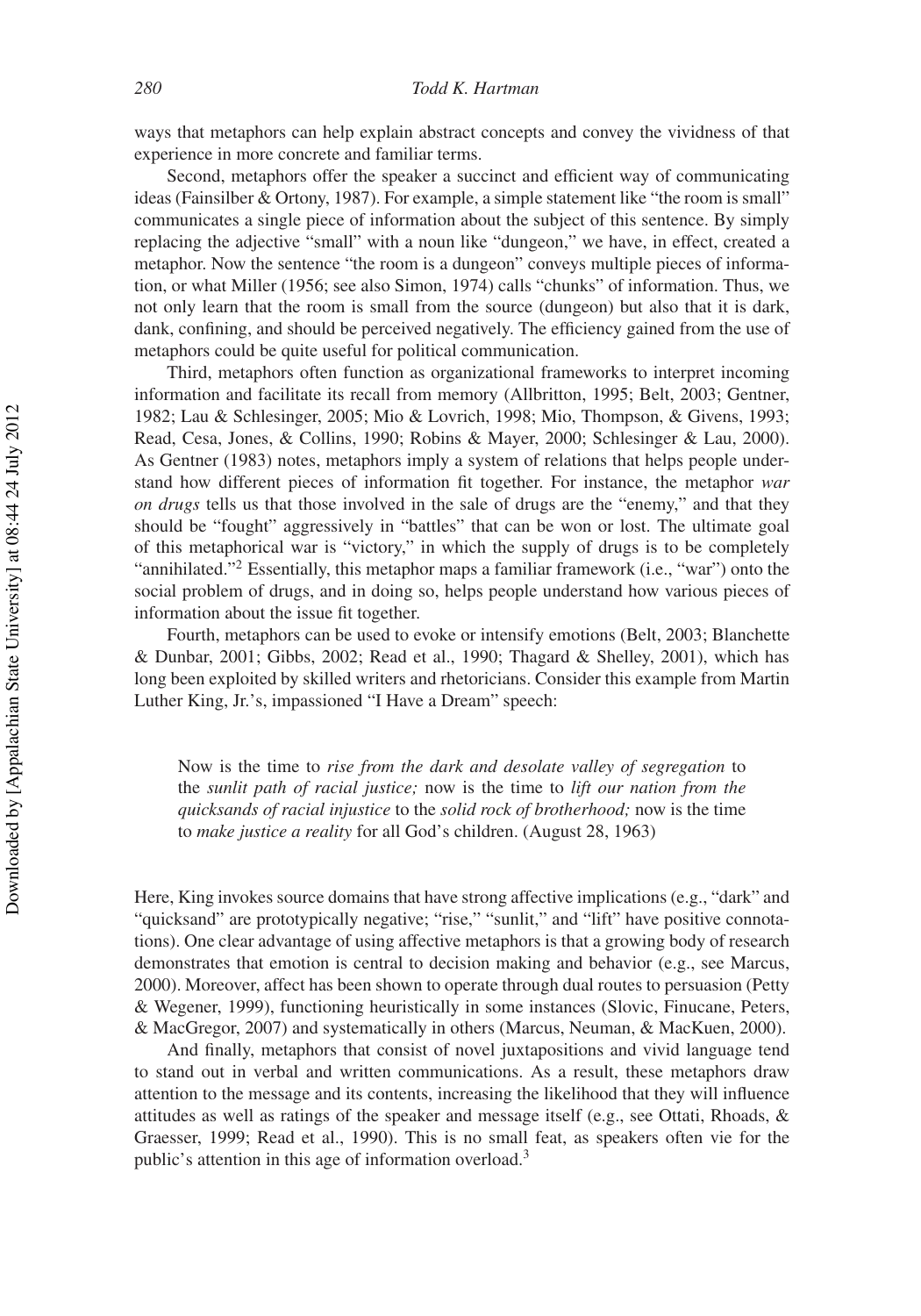#### **Metaphors and Political Persuasion**

There is some evidence that exposure to a metaphor can affect political attitudes. For instance, Lau and Schlesinger (2005) find that policy metaphors related to former President Clinton's health care plan significantly influenced public support for health-related issues (i.e., treating substance abuse and providing long-term care to the disabled and elderly) and even affected two unrelated social domains (i.e., affordable housing and public education). Similarly, Robins and Mayer (2000) demonstrated that exposure to a short vignette about international trade—either invoking the metaphor *trade is war* or *trade is a twoway street*—persuaded subjects to support the metaphor-consistent policy solution. And Bosman (1987) showed that attitudes toward right-wing Dutch political parties were influenced by exposing subjects to passages containing different metaphors (e.g., "we have to pull off this party's mask").

One major limitation of these studies is that they do not directly address the question of whether "it is the distinctively metaphorical aspects of understanding that shape policy attitudes, as opposed to more general framing effects" (Lau & Schlesinger, 2005, p. 106). As subjects were only exposed to messages with competing metaphors (and not similarly worded, but non-metaphorical control conditions), it is impossible to test whether metaphors provided any persuasive advantage over standard language. As a result, one could argue that the policy metaphors used by Lau and Schlesinger (2005), Robins and Mayer (2000), and Bosman (1987) are simply cognitive schemas or frames that have been studied extensively in psychology (e.g., see Fiske & Taylor, 1991).

There are, however, a few studies that pit metaphorical messages against literal comparison statements. For instance, Bosman and Hagendoorn (1991) measured attitudes toward an extreme Dutch political party after exposing some subjects to a passage containing metaphorical messages (e.g., "the Center Party is the fruit born of an ill society" compared to others who read literal counterparts such as "the Center Party was caused by a malfunctioning society"). Yet, Bosman and Hagendoorn find no support for the persuasiveness of metaphor relative to conventional language; instead, they report directional evidence that metaphors were less persuasive than literally worded passages. But we should interpret these findings with caution, since they concern attitudes toward a political party, rather than a specific issue. One could make the case that a party is a relatively easy object to evaluate—it is familiar and non-technical to use Carmines and Stimson's (1980) issuedifficulty criteria. In this case, it is likely that subjects already have knowledge of and strong attitudes toward the pro-Nazi party used in this study. Consequently, this might explain why the metaphor did not shift subjects' attitudes relative to those in the literal control condition.

Unlike Bosman and Hagendoorn, Bowers and Osborn (1966) find support for the supremacy of metaphor over conventional language. In one of the earliest recorded experimental studies of metaphor-based persuasion, they had subjects listen to a speech that either concluded with a metaphor or literal passage and then report their attitudes toward two political issues. One speech provided an argument against special interest groups' desire to impose protective tariffs by invoking various metaphors related to the domain of sex (e.g., "rape of Western economies," "prostituted our own interests," and "economic abortion"). The other speech opposing government aid to needy students instantiated death metaphors like "slowly strangle our own individuality," "death of freedom," and "gentle murder of our values." Bowers and Osborn demonstrate that subjects exposed to these policy metaphors experienced significantly greater attitude change than those subjects exposed to literal versions of the same speeches.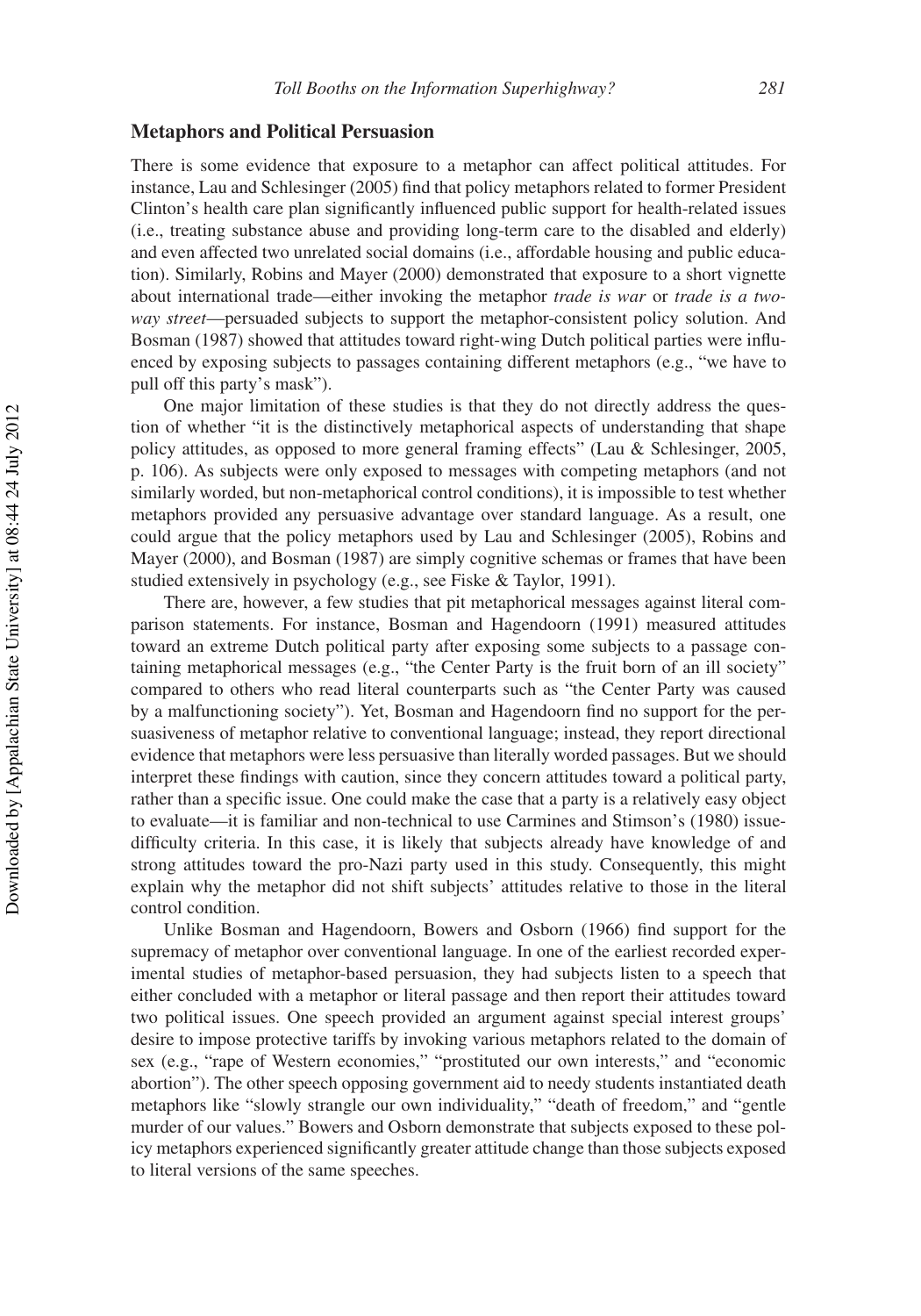To reconcile these findings, Sopory and Dillard (2002) conducted a meta-analysis of 12 published articles<sup>4</sup> with designs that contained a wide array of metaphors, attitude objects, and experimental manipulations (it should be noted that few of the studies actually concerned political attitudes). They report a small but significant mean effect size for the hypothesis that metaphors are more persuasive than comparable literal statements (*r* = .07;  $N = 2,344; k = 16$  studies).<sup>5</sup> Sopory and Dillard also note that the effect size of metaphorical persuasion could be as large as  $r = .42$  under optimal settings (based upon the novelty of the metaphor, its location in the message, and the familiarity of the target object).

These studies are encouraging and suggest that it is essential to carefully control wording between metaphor and control conditions to parse out the unique effects attributable only to the policy metaphor. With such a design, I should be able to contribute to the current debate and test my key hypothesis. *I expect a persuasive message with a policy metaphor should produce greater attitude change than the same message with a similarly worded literal statement.*

In addition, I propose a more nuanced hypothesis concerning *which* citizens will likely benefit from an apt policy metaphor. Attitude theorists dating back to McGuire (1968, 1985) have considered message comprehension as a crucial component of persuasion. In a number of studies, scholars have shown that people are unlikely to change their attitudes when they have difficulty comprehending the arguments contained within a persuasive message. One important determinant of message comprehension is issue difficulty—that is, how "easy" or "hard" an issue is to grasp (Carmines & Stimson, 1980). Easy issues tend to be symbolic, outcome-oriented, or familiar; thus, they should require less conceptual sophistication to comprehend than hard issues that tend to be technical, means-oriented, or unfamiliar.

When an issue is relatively easy to comprehend, citizens at all levels of political sophistication should understand the key arguments contained within a persuasive message, regardless of whether that message invokes a policy metaphor. For hard issues, however, citizens at low to moderate levels of political sophistication should have difficulty grasping conventional (i.e., literal) arguments without the aid of a policy metaphor and thus remain unpersuaded by the message. In this case, an apt policy metaphor should help these citizens comprehend and process information contained within a persuasive message, thereby producing attitude change. Of course, citizens who are politically sophisticated should be able to understand even the most difficult issue arguments; therefore, they should not need the policy metaphor to inform their issue attitudes. In other words, *I expect political sophistication to moderate the effects of a policy metaphor on political attitudes for "hard" issues, such that the difference in persuasion between metaphor and control conditions is greatest for unsophisticated citizens.*

Unfortunately, there is little consensus from existing empirical research concerning my political sophistication hypothesis. For instance, Johnson and Taylor (1981) discovered that only politically sophisticated subjects were influenced by metaphors. They argue that one explanation is that only sophisticated subjects have the ability to integrate new information from the metaphor into their existing knowledge structures. Yet, Robins and Mayer (2000) demonstrate just the opposite, namely that persuasion occurs only for the least knowledgeable subjects because they have the most to gain from the novel connections created by the metaphor. And Lau and Schlesinger (2005; see also Schlesinger & Lau, 2000) find that the effects of the health-related metaphor held for citizens at all levels of political knowledge, suggesting that metaphors may provide enough novel insight into a problem to benefit political sophisticates as well as the average, low-information citizen.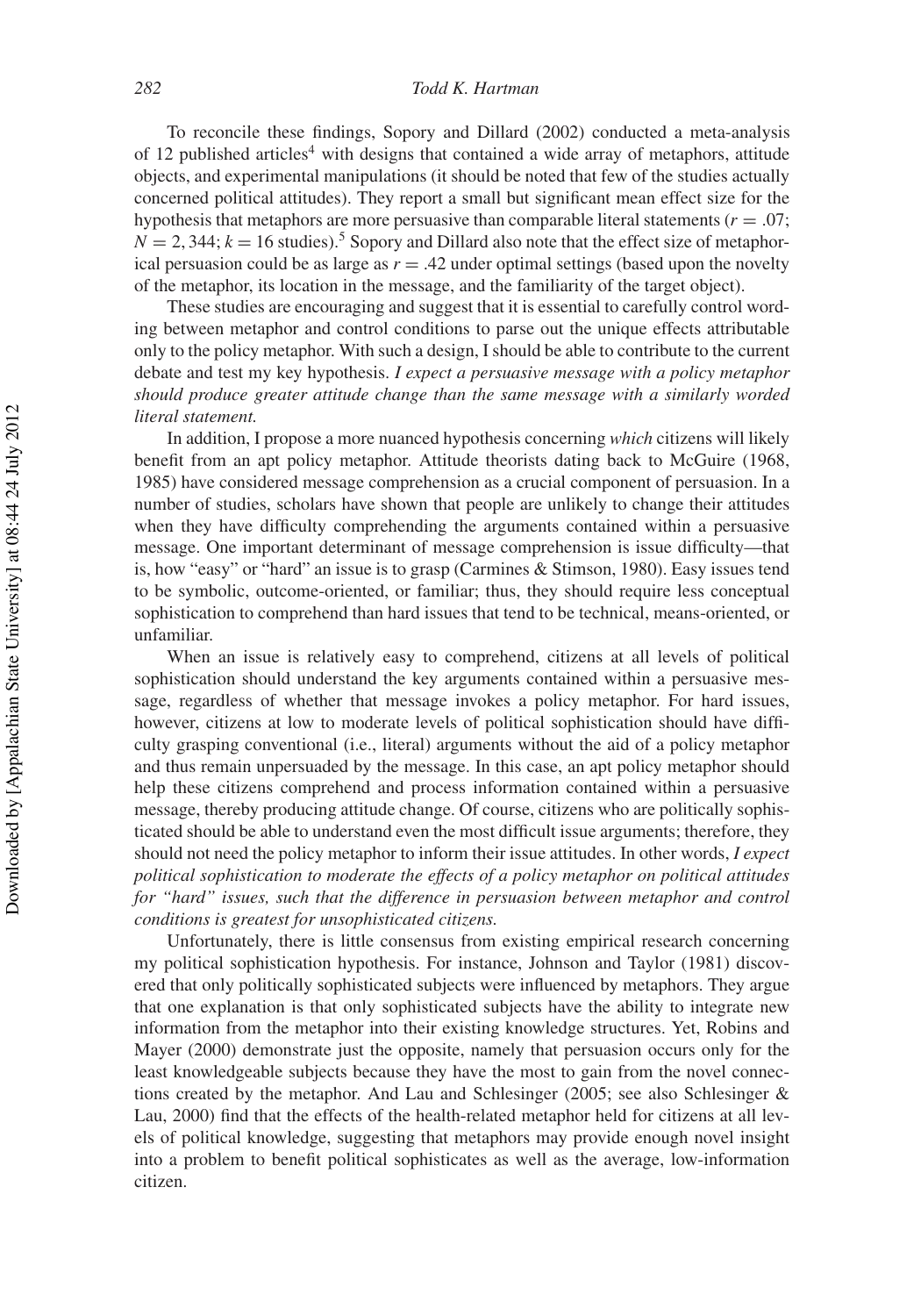One potential mechanism through which metaphors may operate is message quality. Because they can explain abstract concepts in more familiar terms and experiences, metaphors should be judged as making qualitatively better arguments than their literal counterparts. This is important, since Lavine and Snyder (1996; see also Lavine et al., 1999; Read et al., 1990) have shown that subjective ratings of message quality represent one mediator of message type on political attitudes. Thus, *I hypothesize that policy metaphors should increase perceptions of message quality, which in turn facilitate attitude change.* Of course, this is only one of several potential mechanisms facilitating political persuasion. For instance, Schlesinger and Lau (2000) argue that metaphors may evoke emotional responses in individuals, which then can be used as a likeability heuristic (Sniderman et al., 1991) among those lacking political sophistication.

## **Study 1**

Subjects read an article about the issue of network (net) neutrality, which concerns how information is priced and transmitted over the Internet. As Web companies have begun offering higher quality audio, video, and voice data, broadband service providers have responded to the increased demand by lobbying Congress for permission to establish a tiered system of content delivery. Their plan involves charging consumers a premium to ensure that only data that are paid for are transmitted at the highest possible speed to offset the increased costs associated with this data-intensive information. Proponents of net neutrality argue that this tiered system violates the "neutrality" principle of the Internet—that is, the principle that the Internet was originally created to treat all data packets equally, regardless of their type. They want Congress to pass legislation that would prohibit broadband carriers from using their market power to discriminate against competing applications or content. Opponents argue that broadband service providers have every right to impose new fees to pay for the maintenance and expansion of their high-speed networks.

I chose the issue of net neutrality for a few important reasons. First, net neutrality is a real political issue, the debate of which has generated huge lobbying efforts, pitting large broadband service providers like AT&T, Verizon, and AOL Time Warner against Web giants like Google, Yahoo!, and Microsoft. In addition, parties on both sides of the issue have invoked a number of different metaphors to sell their position to the public. The fact that this is a real issue debated before Congress helps to increase external validity. As Bill Moyers notes: "The debate is hot, the language heady, the metaphors many."

Second, despite receiving a great deal of media attention, as well as concerted grassroots efforts to publicize the issue (e.g., the "Save the Internet" campaign), net neutrality remains largely unknown to the general public. In 2006, a nationally representative survey of 800 American adults revealed that only 7% of respondents had ever heard or seen anything about the issue.6 The unfamiliarity of net neutrality seems to satisfy one criterion of a "hard" issue according to Carmines and Stimson (1980).

Finally, net neutrality is somewhat complicated because it involves understanding how telecommunications are structured in this country. In addition, citizens have to reconcile the role that the federal government might play in regulating the Internet. As Peha, Lehr, and Wilkie (2007) note: "The technical complexity of controversies like network neutrality make it difficult for policymakers to define and frame the issue, much less identify an appropriate solution that reconciles the conflicting interests" (p. 710).

Of course, one major drawback of using this issue is that the ultimate decision is a binary choice—that is, individuals either support or oppose net neutrality legislation. A simple decision in this case reduces the demand on individuals' cognitive resources.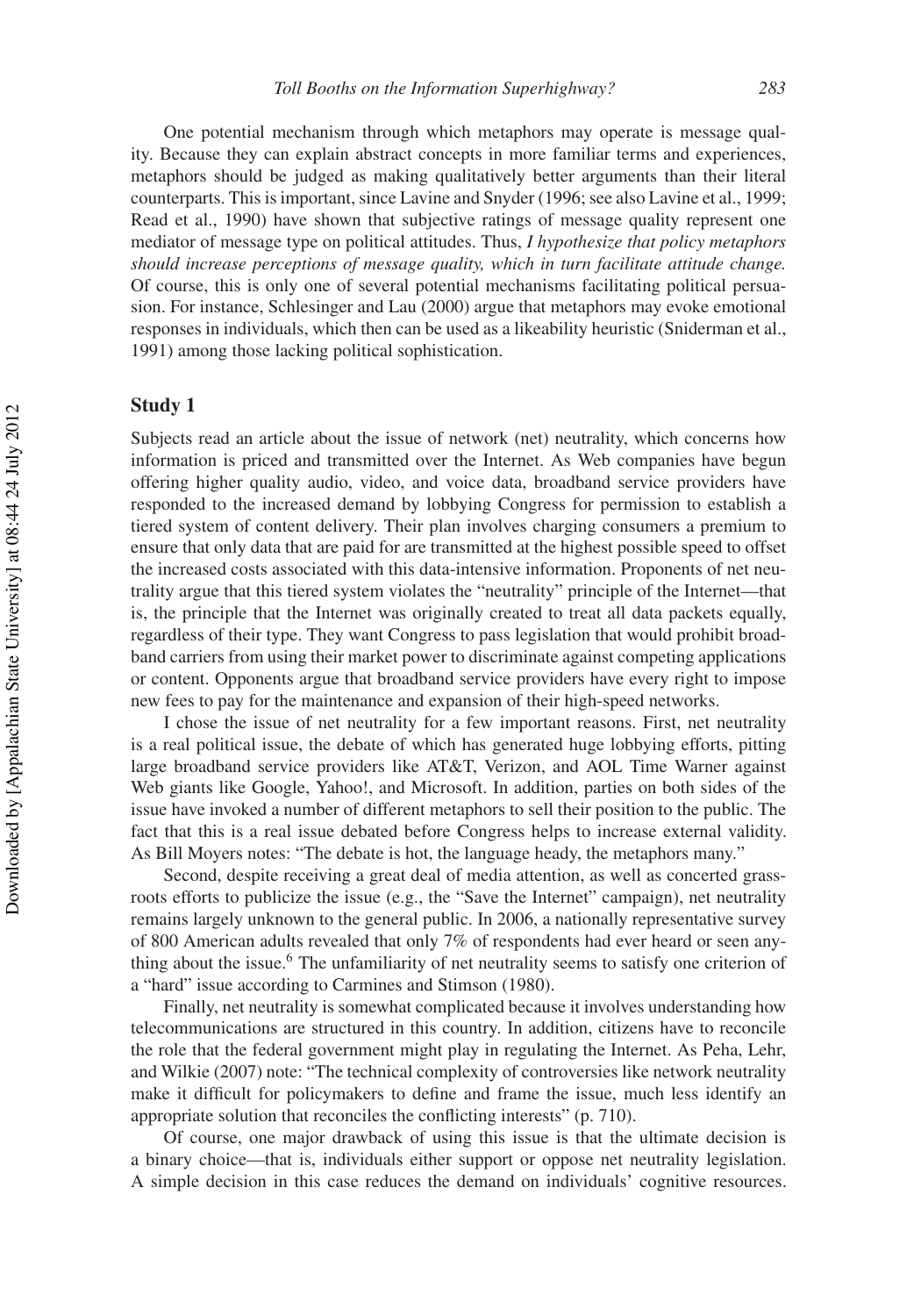One can imagine that policy areas like health care or education would greatly increase the cognitive complexity facing citizens because of the need to keep track of and understand multiple, competing proposals. For such issues, individuals—especially those lacking political sophistication—would be forced to find ways to reduce the heavy cognitive burden of making decisions. Yet, given its technical and unfamiliar nature, net neutrality should still put it closer to the "hard" end of the issue difficulty spectrum, which presents a unique opportunity to test the persuasive effects of metaphors in a real policy debate.

#### *Data*

A total of 131 undergraduates enrolled in an introductory political science course at Stony Brook University completed this study for extra credit during the spring of 2008. Fiftytwo percent of the subjects were male, and 53% identified their ethnicity as "White," 31% as "Asian," 10% as "Latino," and 6% as "African American." Forty-one percent of the subjects identified themselves as Democrats, 20% as Republican, 31% as Independent, and 8% as other affiliations. Using a 7-point measure of ideological orientation reveals that 50% of the sample holds liberal views, 27% moderate views, and 23% conservative views. Eighty-eight percent of the subjects reported never having heard of network neutrality, and of those who had heard about it, only 12% reported that they were "very knowledgeable" about the issue, which again suggests that this issue fulfills Carmines and Stimson's (1980) definition of a "hard" issue.

## *Experimental Manipulation*

Subjects were asked to read a one-page article about net neutrality. The first three paragraphs explained the current debate surrounding the issue (see appendix for the exact wording), while the last paragraph contained the experimental manipulation. Subjects were exposed to either a concluding passage that contained a policy metaphor  $(n = 63)$  or a non-metaphorical (literal) equivalent message (*n* = 68) in support of net neutrality. The metaphor condition (72 words) invoked a toll booth metaphor (identified in italics) and read as follows:

Congressman Alan Davidson, who specializes in technology issues, supports Network Neutrality legislation. He recently told reporters: "Telecoms want to set up *toll booths* on the Internet to stand between content providers and their customers. Network Neutrality would prevent this from happening. It would ensure that we don't have a system where some companies have access to an *express lane*, while the rest are stuck *waiting in line at the toll booth*."

The toll booth metaphor was chosen for several important reasons. First, toll booths are generally familiar and activate negative associations for those who have experienced them. Second, the toll booth metaphor maps well onto the existing metaphor of the *Internet as an information superhighway*. And finally, this policy metaphor has actually been used by net neutrality advocates (e.g., see "Save the Internet"; see also Moyers, 2011), which bolsters the external validity of this experiment.

The literal message (64 words) used similar language without invoking a toll booth metaphor (differences between conditions are identified in italics):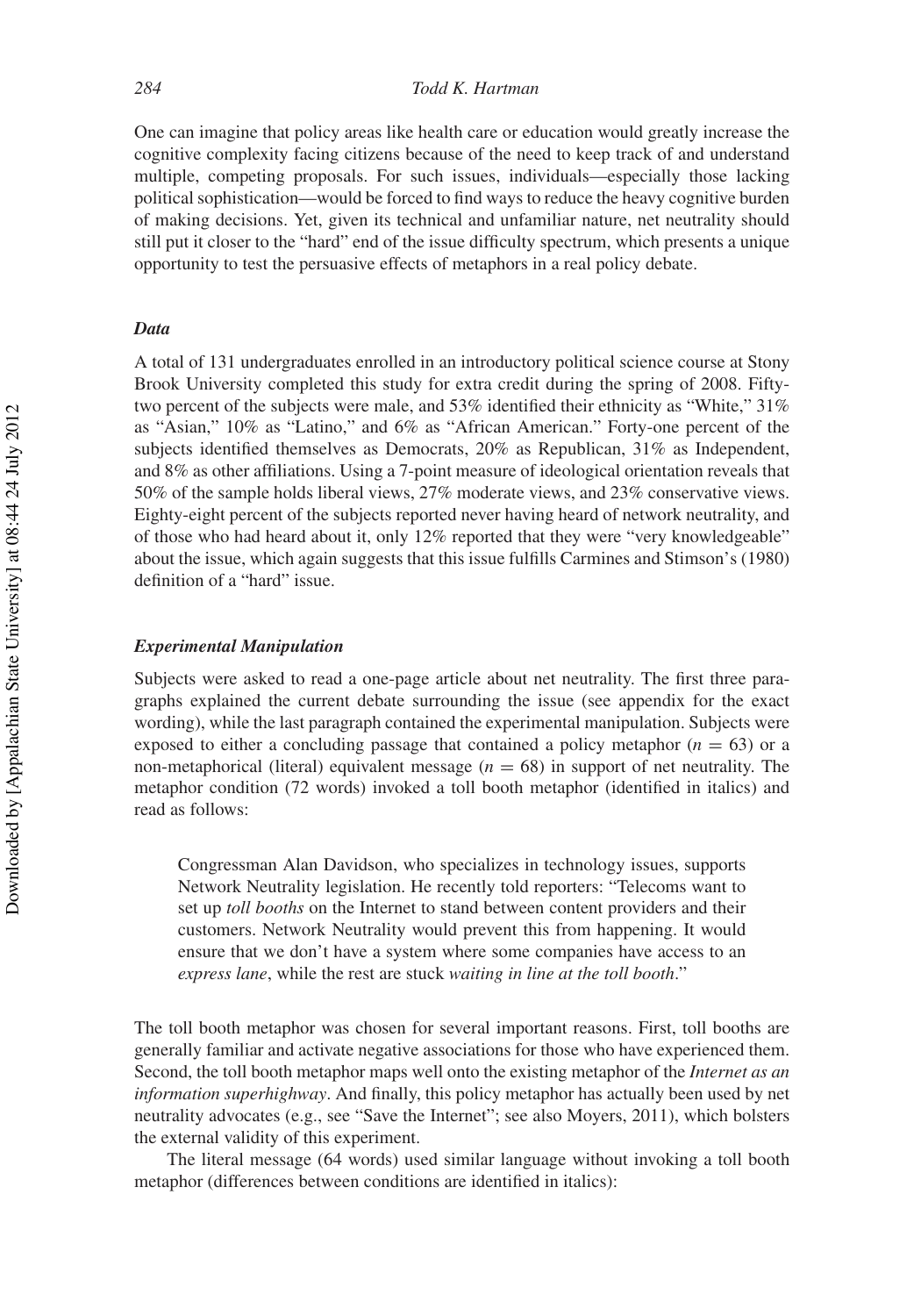Congressman Alan Davidson, who specializes in technology issues, supports Network Neutrality legislation. He recently told reporters: "Telecoms want to *charge fees* on the Internet to *connect* content providers *to* their customers. Network Neutrality would prevent this from happening. It would ensure that we don't have a system where some companies have access to *fast services*, while the rest are *left with slower connections*."

In this equivalent (non-metaphorical) message, the speaker argues that network neutrality would prevent telecoms from imposing special fees on the Internet and protect users from a two-tiered system. Note again that the only discernible difference between the two conditions is that the equivalent message does not invoke the policy metaphor. The experimental manipulation is dummy coded for the analyses so that a value of 1 represents exposure to the policy metaphor and 0 means exposure to the literal equivalent.

#### *Measures*

*Policy Attitude.* The primary dependent variable is a four- item semantic differential scale that was created to gauge subjects' attitudes toward net neutrality. Subjects were asked: "How favorable or unfavorable do you feel toward Network Neutrality legislation?" The three remaining scale items were anchored by the following endpoints: "very good idea– very bad idea," "very necessary–very unnecessary," and "very positive–very negative." Each item was measured on a 9-point scale, which created a composite index that could range from 4 (very negative attitudes toward network neutrality) to 36 (very positive attitudes). The resulting variable was then rescaled from 0 to 1 ( $\alpha = 0.93$ ,  $M = 0.58$ ,  $SD = 0.23$ .

*Political Sophistication.* Political sophistication was measured using eight general knowledge questions about politics.<sup>7</sup> The eight-item political sophistication measure (*KR-20* =  $0.71, M = 0.62, SD = 0.26$  was recoded from 0 to 1 and mean-centered.

*Control Variables.* Respondents who are knowledgeable about the issue or computers may hold different attitudes toward net neutrality than their less technologically savvy counterparts. Issue familiarity is dummy coded so that respondents who reported ever having heard of the issue receive a value of 1, while the rest serve as the reference group. Level of computer expertise (1 = expert, 0 = beginner) and interest in computers (1 = very interested,  $0 =$  not at all interested) are 4-point measures, recoded from 0 to 1 and mean-centered. Party identification and ideological orientation are also included in the analyses, as one would expect Republicans and conservatives to oppose net neutrality because this legislation essentially calls for greater government oversight and regulation. Party identification is the standard 7-point measure used by the ANES, recoded to a 0 to 1 scale  $(1 =$  strong Democrats,  $0 =$  strong Republicans) and mean-centered. Similarly, ideological orientation is the 7-point ANES measure, recoded from 0 to 1 (1 = very liberal,  $0 =$  very conservative) and mean-centered. Gender is coded as a dummy variable, where males serve as the reference category. Finally, the ethnic diversity of subjects allows us to include an additional control for race, which is dummy coded so that Whites serve as the reference category.

#### *Results*

To test whether a message with a policy metaphor is more persuasive than one with a literal statement, I regressed policy attitudes toward net neutrality on the experimental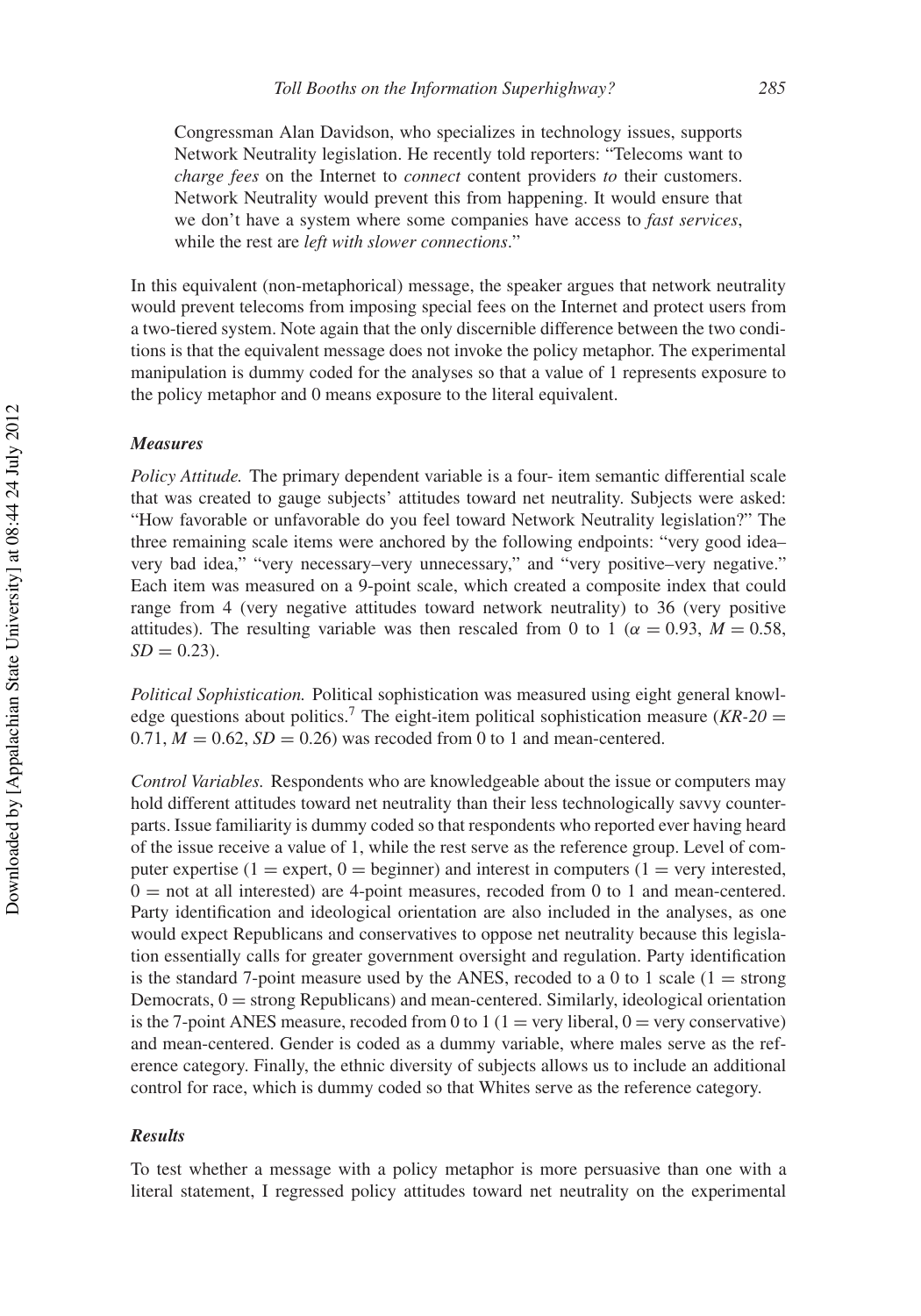| Variable                          | Model I            | Model II           |
|-----------------------------------|--------------------|--------------------|
| Experimental condition            | 0.004              | 0.006              |
|                                   | (0.041)            | (0.040)            |
| Political sophistication          | 0.128              | $0.264*$           |
|                                   | (0.085)            | (0.105)            |
| Condition $\times$ Sophistication |                    | $-0.333*$          |
|                                   |                    | (0.156)            |
| Issue familiarity                 | 0.111              | $0.113^{\dagger}$  |
|                                   | (0.068)            | (0.067)            |
| Computer expertise                | $-0.057$           | $-0.064$           |
|                                   | (0.088)            | (0.087)            |
| Computer interest                 | $0.191*$           | $0.188*$           |
|                                   | (0.083)            | (0.082)            |
| Party ID                          | $0.155^{\dagger}$  | $0.185^{\dagger}$  |
|                                   | (0.092)            | (0.091)            |
| Ideology                          | 0.011              | $-0.011$           |
|                                   | (0.113)            | (0.112)            |
| Female                            | 0.029              | 0.028              |
|                                   | (0.046)            | (0.045)            |
| Non-White                         | $-0.075^{\dagger}$ | $-0.078^{\dagger}$ |
|                                   | (0.044)            | (0.044)            |
| Intercept                         | $0.592**$          | $0.595**$          |
|                                   | (0.039)            | (0.038)            |
| $R^2$                             | .14                | .17                |
| Adjusted $R^2$                    | .07                | .10                |
| N                                 | 129                | 129                |

**Table 1** Study 1 regression results

*Note*. The dependent variable is support for network neutrality. "Experimental condition" is dummy coded, where  $1 =$  exposure to the metaphor and  $0 =$  exposure to the literal equivalent. All variables range from 0 to 1. Standard errors are in parentheses.  $\phi^{\dagger} p < .10; \phi^{\dagger} p < .05; \phi^{\dagger} p < .01.$ 

manipulation variable, as well as political sophistication and the control variables described above. Looking at Model I in Table 1, we see that there is a significant main effect for interest in computers, such that moving from the lowest to highest level of interest increases support for network neutrality by 19% of the scale. In addition, there are marginally significant effects for party identification, for which moving from strong Republican to Democrat increases support by 16% of the scale, and race, which decreases support by 8% of the scale for non-Whites. Contrary to my first hypothesis, there is no main effect for the experimental condition,  $\beta = 0.004$ ,  $SE = 0.041$ , *ns*, which means that exposure to a policy metaphor did not cause greater attitude change relative to the literal message.

Recall, however, that I also hypothesized that political sophistication may moderate the effects of the metaphor on policy attitudes for hard issues like net neutrality. I suggested that unsophisticated citizens may have difficulty understanding complicated issues and would benefit from the novel connections made by a metaphor. By implication, political sophisticates should have the ability to comprehend the conventional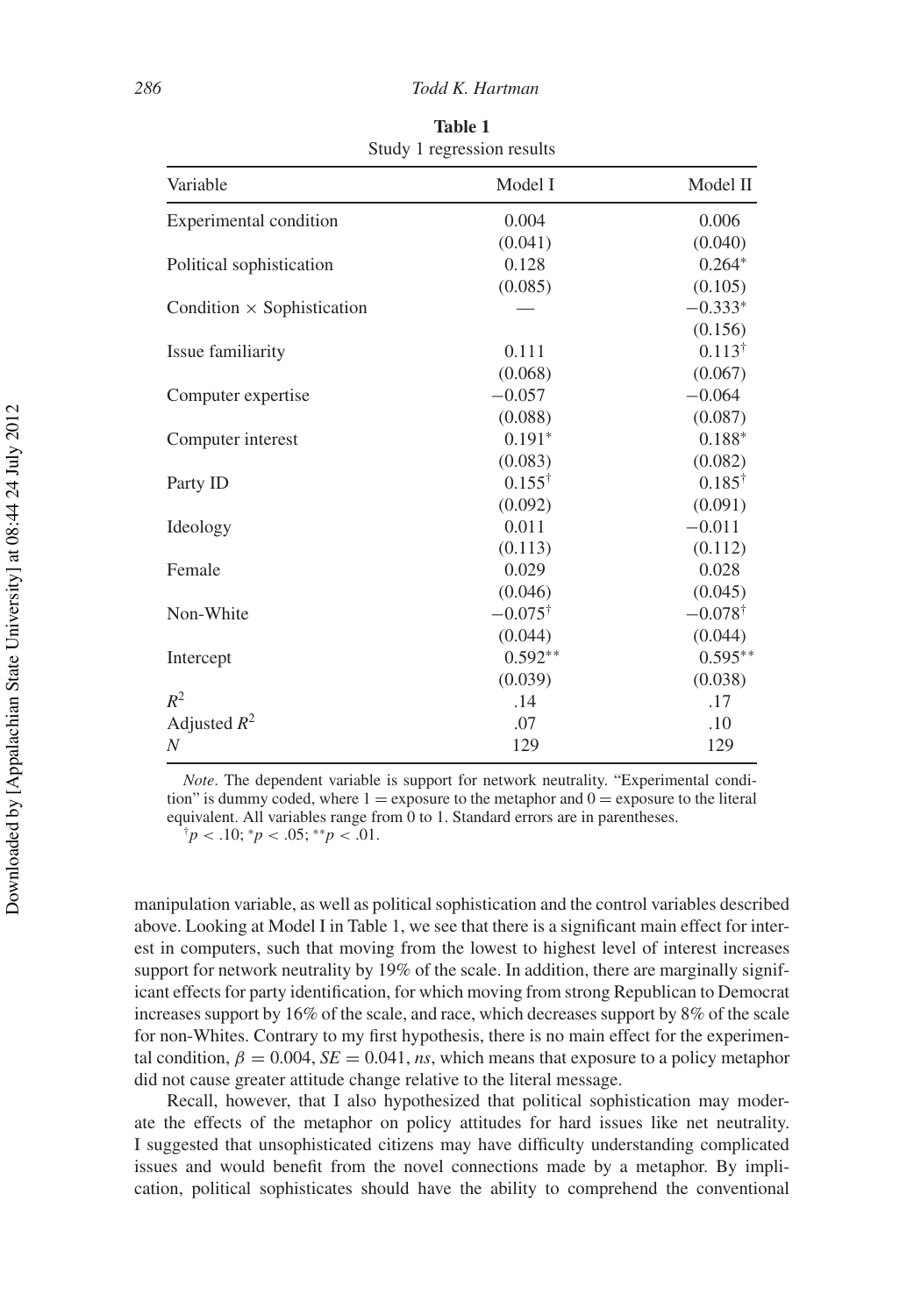(i.e., non-metaphorical) persuasive appeal; thus, they would be persuaded to support the issue whether it was couched in metaphorical or literal language.

To test this moderation hypothesis, I added an interaction term to the model between the experimental condition and political sophistication. Turning to Model II (Table 1), we first see that there is significant main effect for political sophistication,  $\beta = 0.264$ ,  $SE = 0.105$ ,  $p < .05$ . More importantly, I find support for the moderation hypothesis with a significant two-way interaction between the experimental condition and political sophistication,  $\beta = -0.333$ ,  $SE = 0.156$ ,  $p < .05$ .

One way to explicate these results is to watch how the coefficient for the experimental treatment variable changes when the model is reestimated, centering sophistication at low, moderate, and high levels (Jaccard  $&$  Turrisi, 2003). Because the experimental condition variable is a dummy variable, we can interpret its coefficient as a mean difference—that is, policy attitudes for the metaphor minus literal message condition at different levels of sophistication (when all other variables in the model are 0, which is their mean or reference category). At the lowest levels of sophistication, the coefficient for the experimental condition variable is  $\beta = 0.211$ ,  $SE = 0.106$ ,  $p < .05$ , which means that exposure to the metaphor (relative to the literal equivalent) increases support by 21% of the scale. At mean levels of sophistication, however, the coefficient for the experimental condition is essentially zero,  $\beta = 0.006$ ,  $SE = 0.040$ , *ns*, which means that there is no persuasive advantage of using the metaphor. And, at the highest levels of sophistication, the coefficient reverses and is marginally significant,  $\beta = -0.121$ ,  $SE = 0.071$ ,  $p < .10$ , which suggests that exposure to the literal—not metaphor-based—message increases support by 12% of the scale.

Figure 1 shows predicted policy support and provides a clear picture of the effects of the metaphor at different levels of sophistication.<sup>8</sup> Essentially, it looks as though the policy metaphor has a relatively consistent effect on political attitudes for individuals at all levels



**Figure 1.** Study 1 predicted levels of policy support, by condition and sophistication.  $N = 129$ . Predicted values were calculated by holding control variables constant at 0 (i.e., each variable's mean value or reference category).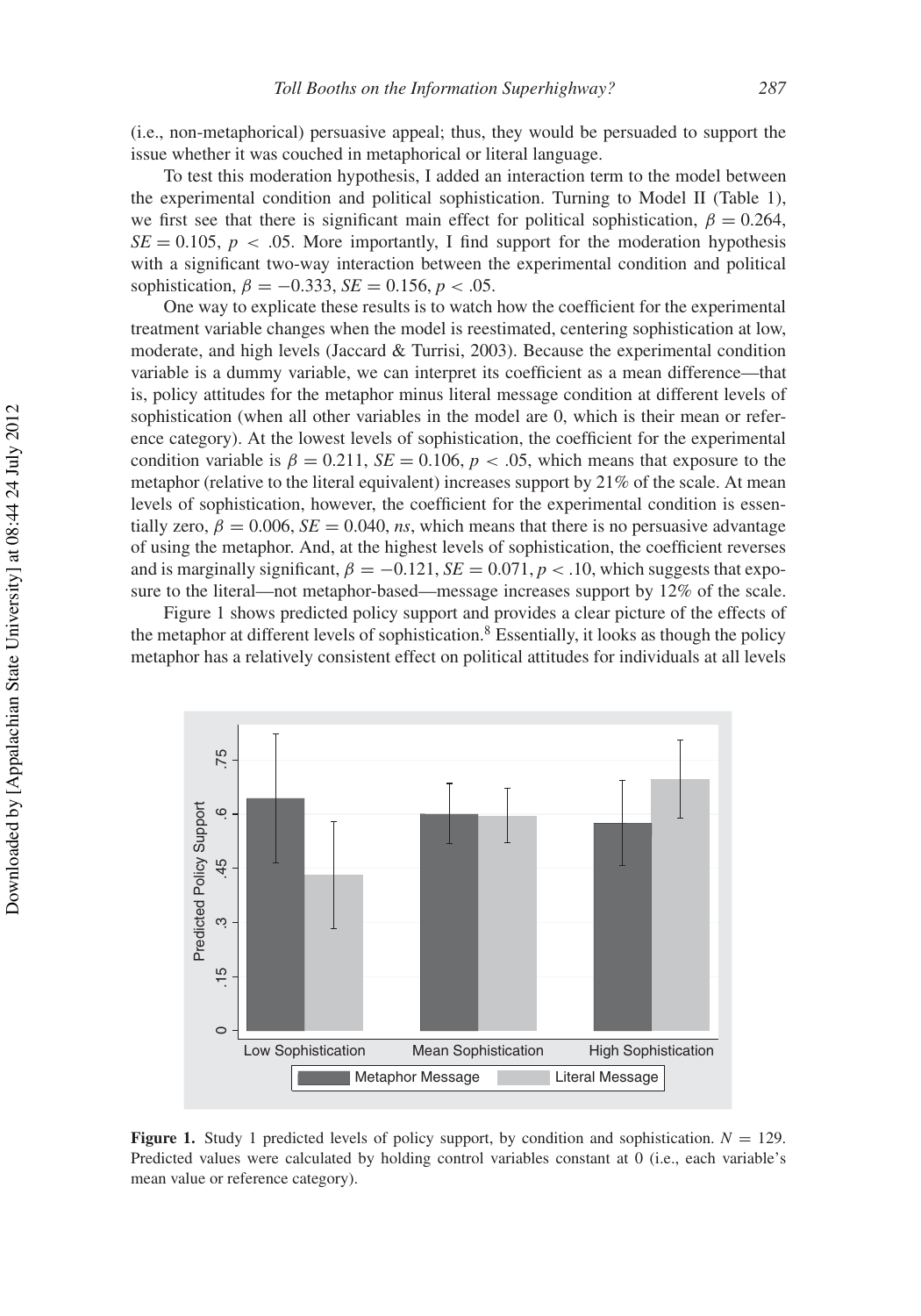of sophistication—that is, predicted levels of support for the policy hover around 0.60  $(\hat{y} = 0.64, \hat{y} = 0.60, \text{ and } \hat{y} = 0.57 \text{ for low, mean, and high sophistication, respectively).$ This finding is consistent with Lau and Schlesinger's (2005) previous research on policy metaphors. What varies wildly, however, is predicted support for those exposed to the conventional message—policy support ranges from 0.43 for unsophisticated citizens to 0.70 for political sophisticates. These results suggest that the metaphor-based persuasive appeal has its greatest benefit for unsophisticated citizens, increasing their support of net neutrality by nearly 50% relative to the conventional message.

## *Discussion*

The results of this study are an important first step to demonstrate that a policy metaphor confers a distinct persuasive advantage relative to a comparable literal statement. I find that politically unsophisticated citizens are significantly more likely to support the policy after exposure to a metaphor compared to a literal equivalent. This finding is quite encouraging, given that other theories of how average citizens make sense of politics often find that it is the most sophisticated individuals who are able to correctly utilize heuristics (Lau & Redlawsk, 2001) or frames (Chong & Druckman, 2007b).

In addition, it is worth considering why political sophisticates in the sample appear to be more persuaded by the literal message than the one containing the policy metaphor. One explanation is that the toll booth metaphor that I chose did not fit well with the way more sophisticated individuals would naturally conceive of the issue (Dunbar, 2001). Another alternative is that sophisticates quickly recognized the policy metaphor as an overt persuasive appeal and resisted it on those grounds. Finally, if the metaphor created strong negative associations for subjects, then unsophisticated subjects (but not sophisticates) may have relied upon a likeability heuristic in their decision-making process.

Of course, the results of this study come from a single student sample, which limits the generalizability of these metaphor-induced effects. To address this concern, I test my hypotheses with a similar experimental design using an adult sample in Study 2. In addition, I also explore one potential process by which these persuasion effects occur. More specifically, I test whether policy metaphors elevate perceptions of message quality, which in turn facilitate attitude change.

## **Study 2**

Adult subjects read the same one-page article containing information about the issue of net neutrality. The article included the primary manipulation, which was determined by exposure to one of three message conditions: a metaphor  $(n = 44)$ , literal  $(n = 40)$ , or background-only  $(n = 57)$  passage.<sup>9</sup> Following the passage, subjects completed a questionnaire that measured their attitudes toward net neutrality, as well as their general political knowledge and other demographic information.

#### *Data*

A total of 141 adults completed this study on the Internet for a chance to win a \$50 gift certificate to Amazon.com. Respondents were recruited following the Socially-Mediated Internet Surveys (SMIS) approach (Cassese, Huddy, Hartman, Mason, & Weber, 2011), which uses social networking to recruit study participants. As part of the SMIS approach, I had several research assistants act as social mediators by sending invitations to non-student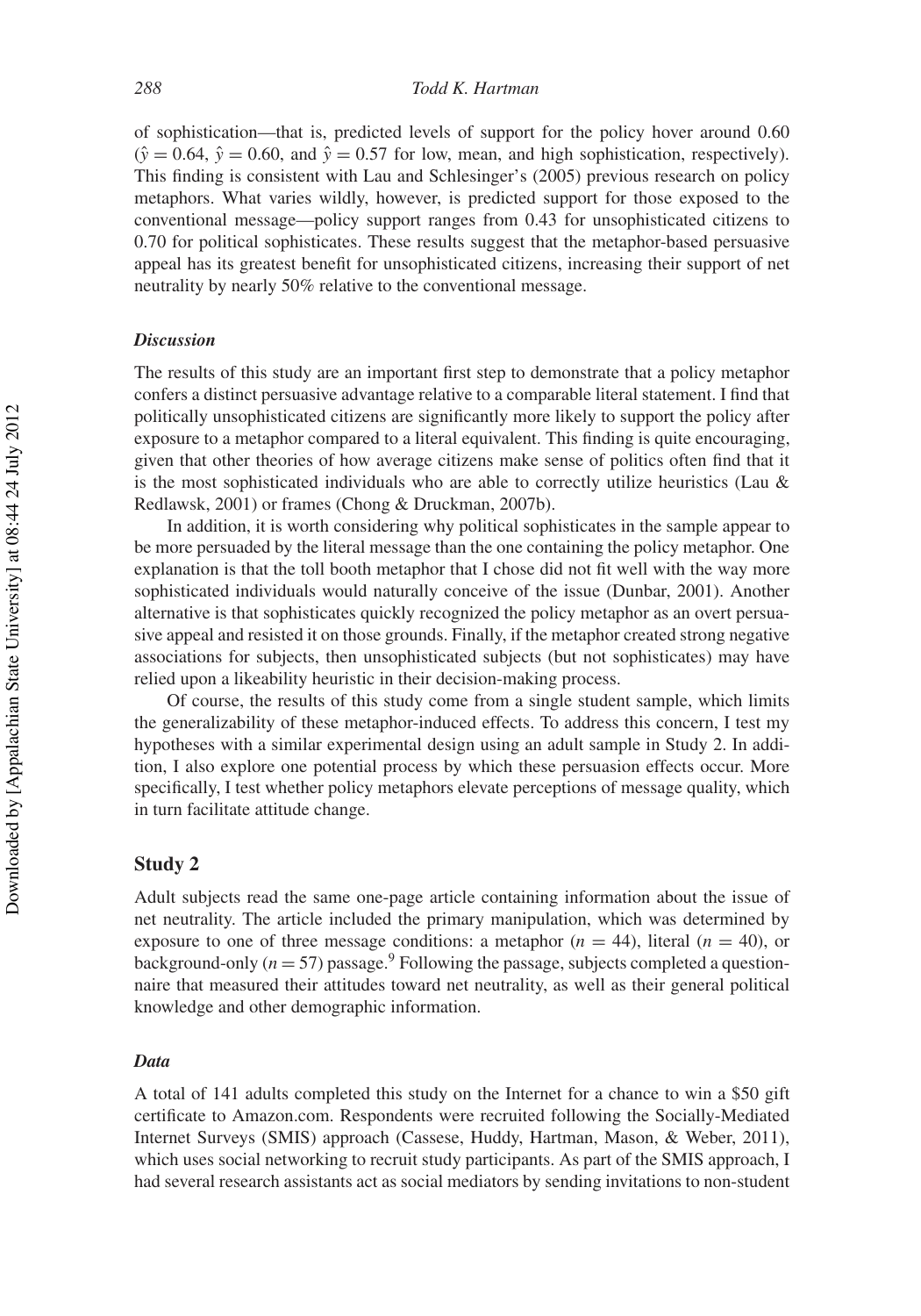adults in their contact lists and endorsing the study. In addition, study participants were also encouraged to forward the study on to other individuals so that the adult convenience sample was essentially recruited based upon snowball sampling methods.

Subjects reported living in 18 U.S. states—a majority (65%) are from California, and the second most populous group (13%) is from New York. The mean age of subjects is just under 44 years old. Eighty-four percent of respondents identified their ethnicity as "White," 10% as "Asian," 4% as "Latino," and 2% as "African American." Once again, there are more Democrats (48%) than Republicans (28%), Independents (16%), or those with other political affiliations  $(8\%)$ . The sample also consists of more liberals  $(46\%)$  than conservatives (33%) or moderates (21%). There are many more female (67%) than male (33%) participants, and a majority (60%) of subjects indicated that they held at least a bachelor's degree. As expected, only a small group of subjects (14%) reported ever having heard of net neutrality.

## *Measures*

*Policy Attitude.* The primary dependent variable is a two- item semantic differential scale that was created to gauge subjects' attitudes toward net neutrality. Subjects were asked: "Overall, do you think Network Neutrality is a good idea or a bad idea?" The other scale item asked whether subjects thought that network neutrality was "very necessary" or "very unnecessary." Each item was measured on a 9-point scale, which created a composite index that could range from 2 (very negative attitudes toward net neutrality) to 18 (very positive attitudes). The resulting variable was then rescaled from 0 to 1 ( $\alpha = 0.89, M = 0.55$ ,  $SD = 0.29$ .

*Message Quality.* Message quality is a two-item semantic differential scale. Subjects rated "how convincing or unconvincing" and "how clear or unclear" they thought the speaker's argument was in favor of net neutrality. Note that these items were intended to tap a dimension of quality related to comprehension as defined by McGuire (1968, 1985). The 9-point items were summed to create an index that ranged from 2 (very poor message quality) to 18 (very high message quality), which was then rescaled from 0 to 1 ( $\alpha = 0.80, M = 0.57$ ,  $SD = 0.24$ .

*Independent Variables.* The same set of independent variables and coding scheme were used from Study  $1<sup>10</sup>$  In addition, a measure of education is included in the models, since there is variation on this item in the adult sample. Education is a 5-point self-reported measure in which low values indicate little or no schooling (i.e., less than a high school diploma) and high values identify those subjects who hold advanced degrees. Education has been recoded from 0 to 1 and mean-centered.

#### *Results*

To test the general persuasiveness of a policy metaphor relative to a literal equivalent and baseline (control) condition, I regressed attitudes toward net neutrality on the two experimental condition dummy variables (the metaphor condition serves as the reference category), as well as political sophistication and a set of control variables. Model I in Table 2 shows that there are marginally significant main effects for political sophistication and issue familiarity, both of which increase an individual's support for the policy by 15% of the scale. More importantly, I find strong evidence that a metaphor is more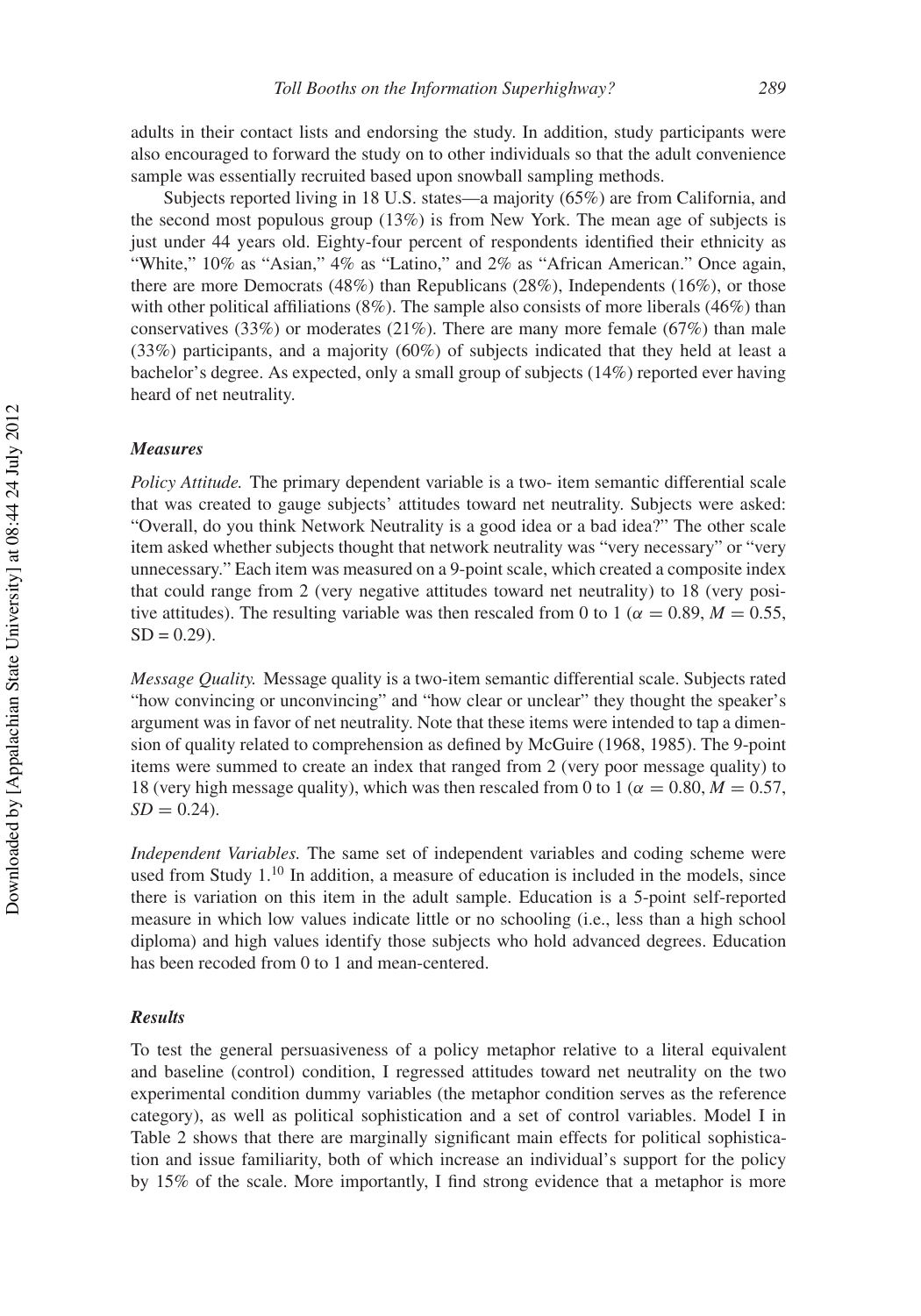**Table 2** Study 2 regression results

|                           | Model I:          | Model II: | Model III:         |
|---------------------------|-------------------|-----------|--------------------|
| Variable                  | attitude          | quality   | attitude           |
| Literal condition         | $-0.140*$         | $-0.137*$ | $-0.036$           |
|                           | (0.064)           | (0.057)   | (0.053)            |
| <b>Baseline</b> condition | $-0.170**$        |           |                    |
|                           | (0.060)           |           |                    |
| Message quality           |                   |           | $0.840**$          |
|                           |                   |           | (0.107)            |
| Political                 | $0.153^{\dagger}$ | $0.225*$  | $-0.025$           |
| sophistication            |                   |           |                    |
|                           | (0.092)           | (0.097)   | (0.091)            |
| Education                 | $-0.044$          | $-0.096$  | $0.231*$           |
|                           | (0.093)           | (0.115)   | (0.104)            |
| Issue familiarity         | $0.150^{\dagger}$ | 0.019     | $0.158^{\dagger}$  |
|                           | (0.078)           | (0.090)   | (0.081)            |
| Computer expertise        | 0.168             | 0.036     | 0.060              |
|                           | (0.105)           | (0.135)   | (0.122)            |
| Computer interest         | 0.004             | 0.091     | 0.066              |
|                           | (0.126)           | (0.158)   | (0.142)            |
| Party ID                  | 0.108             | 0.007     | 0.012              |
|                           | (0.102)           | (0.107)   | (0.096)            |
| Ideology                  | $-0.022$          | $-0.056$  | $-0.010$           |
|                           | (0.121)           | (0.133)   | (0.120)            |
| Female                    | 0.058             | $-0.002$  | 0.028              |
|                           | (0.057)           | (0.062)   | (0.055)            |
| Non-White                 | $-0.062$          | $-0.025$  | $-0.107^{\dagger}$ |
|                           | (0.067)           | (0.070)   | (0.063)            |
| Intercept                 | $0.611**$         | $0.651**$ | 0.099              |
|                           | (0.060)           | (0.058)   | (0.087)            |
| $R^2$                     | .16               | .18       | .56                |
| Adjusted $R^2$            | .08               | .06       | .49                |
| $\overline{N}$            | 137               | 82        | 82                 |
|                           |                   |           |                    |

*Note*. The metaphor condition serves as the reference category for the literal and baseline conditions. The baseline condition was excluded from the mediation analysis because subjects did not receive supporting arguments; thus, they did not provide ratings of message quality. Sobel statistic =  $-0.115$ ,  $p < .05$ ; total mediated effect = 76.25%; ratio of the indirect to direct effect = 3.21. All variables range from 0 to 1. Standard errors are in parentheses.  $\phi^{\dagger} p < .10; \phi^{\dagger} p < .05; \phi^{\dagger} p < .01.$ 

persuasive than a literal equivalent,  $\beta = -0.140$ ,  $SE = 0.064$ ,  $p < .05$ , or baseline (control) condition,  $\beta = -0.163$ ,  $SE = 0.059$ ,  $p < .01$ .<sup>11</sup> Substantively speaking, exposure to the metaphor increases support for the policy relative to the literal equivalent by 14% of the scale. Moreover, after recoding the literal condition as the reference category and rerunning the models, I find that the message containing the conventional persuasive appeal is completely ineffectual relative to the baseline condition,  $\beta = -0.030$ , *SE* = 0.060, *ns*.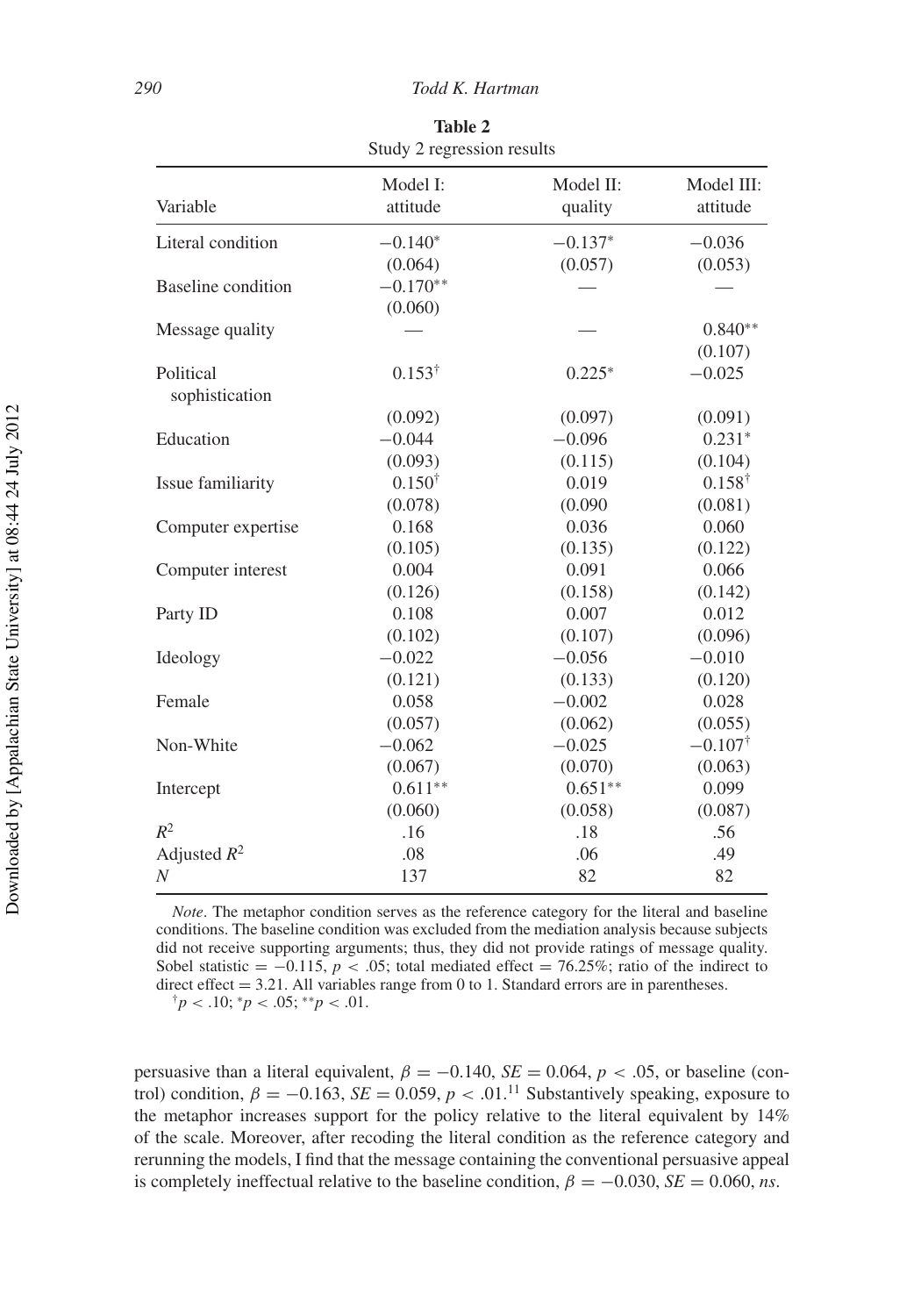

**Figure 2.** Study 2 predicted levels of policy support, by experimental condition.  $N = 137$ . Predicted values were calculated by holding control variables constant at 0 (i.e., each variable's mean value or reference category).

To explicate these results further, I plotted predicted policy support by experimental condition in Figure 2. Beginning with the control condition, we see that participants' predicted support for network neutrality is a modest 0.44 on a scale from 0 to 1. Individuals who were exposed to the comparable literal statement in favor of network neutrality show no effects of persuasion, as their predicted support is 0.47, a nonsignificant difference of 0.03 from the control condition. In stark contrast, for those subjects exposed to the metaphor, support of the policy increases to a predicted value of 0.61, which is nearly 40% higher than the control condition. Note that this is consistent with the findings from Study 1, in which metaphor-induced policy support ranged from 0.64 for unsophisticated citizens to 0.57 for political sophisticates.

Interestingly, I find no support for the moderation hypothesis, in which political sophistication would influence this persuasion effect. Both of the treatment dummy variables and their interactions are not statistically significant: Literal Condition  $\times$  sophistication,  $\beta = -0.141$ , *SE* = 0.215, *ns*, and Control × Sophistication,  $\beta = -0.183$ , *SE* = 0.198, *ns.* The failure to find an interaction effect suggests that the metaphor influenced policy attitudes for subjects at all levels of political sophistication; yet, unlike Study 1, even sophisticates did not respond well to the literal message.

Now let us turn our attention to one potential mediator of this metaphor-induced attitude change, namely subjective perceptions of message quality. Recall that use of a policy metaphor should heighten ratings of message quality because the metaphor aids in comprehension and reasoning. As a result of this function, message quality should mediate the effects of experimental condition (metaphor vs. conventional or control message) on policy attitudes. To test this mediational hypothesis (see Baron & Kenny, 1986), I reran Model I (Table 2) omitting the baseline condition because there were no arguments for participants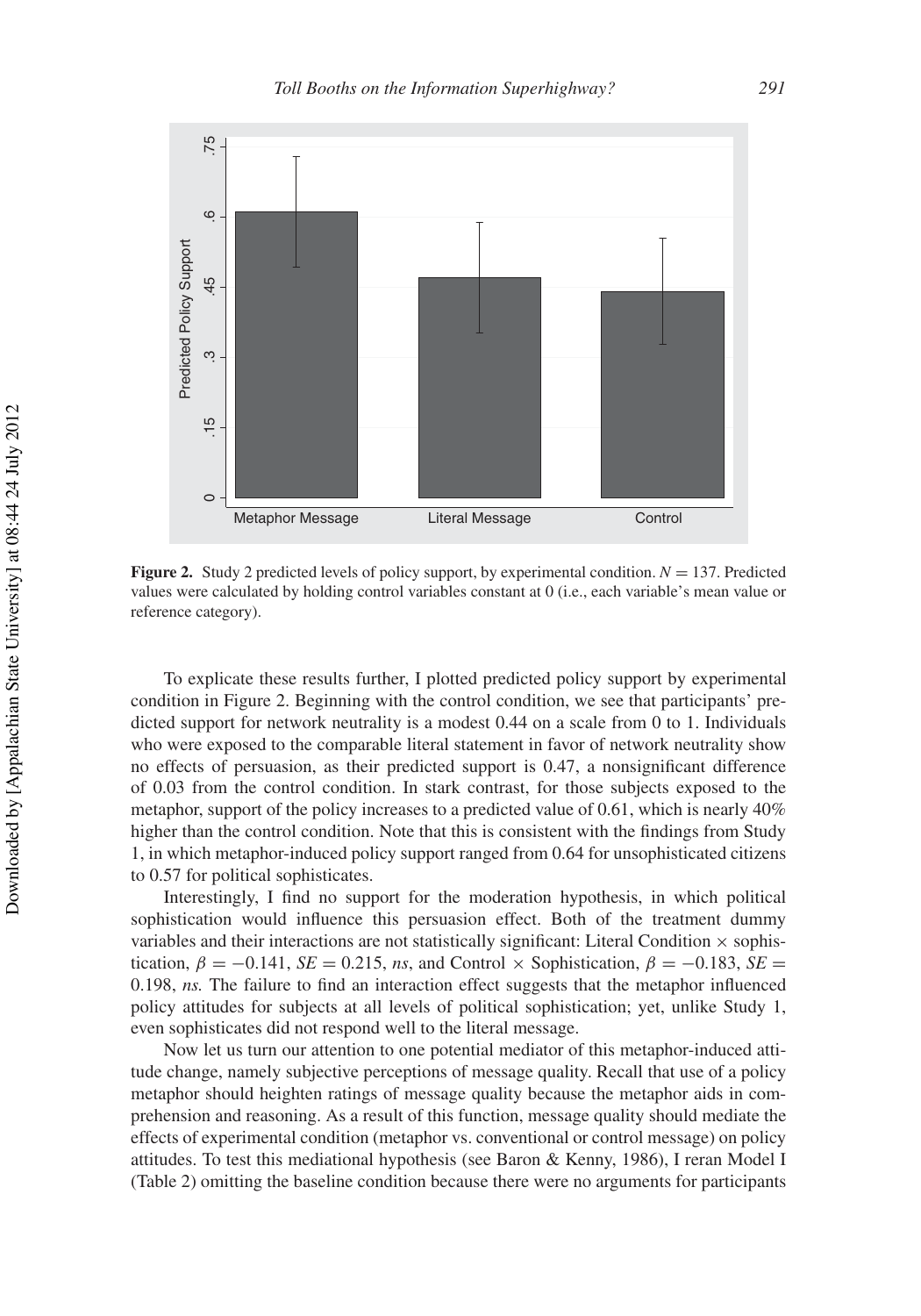to rate. On this reduced sample, I still find that a policy metaphor is more persuasive than a literal equivalent ( $\beta = -0.151$ ,  $SE = 0.070$ ,  $p < .05$ ), which satisfies the first criterion of mediation. Next, I regressed the mediating variable—perceptions of message quality—on the experimental condition dummy variable and a set of controls (see Model II, Table 2). I find that exposure to a policy metaphor significantly predicts perceptions of message quality relative to a literal equivalent,  $\beta = -0.137$ ,  $SE = 0.057$ ,  $p < .05$ , which satisfies the second mediation criterion. Finally, I regressed attitudes toward net neutrality on the policy metaphor, message quality, and a set of controls (see Model III, Table 2).

In an equation with the mediator and experimental condition variable, the effects of the policy metaphor are no longer statistically significant,  $\beta = -0.036$ ,  $SE = 0.053$ , *ns*. In contrast, message quality significantly predicts levels of policy support,  $\beta = 0.840$ ,  $SE =$ 0.107, *p <* .001. These results satisfy Baron and Kenny's (1986) final mediation criterion. In fact, the message quality mediator accounts for a whopping 76% of the total effect, Sobel statistic  $= -0.115$ ,  $p < .05$ , which suggests that increased ratings of message quality are at least one important process through which metaphors may facilitate political persuasion.

#### *Discussion*

The results from this study confirm my first hypothesis, namely that a policy metaphor is more persuasive than a literal equivalent. In fact, I demonstrated that exposure to the metaphor increased support for net neutrality legislation by 30% to 40% relative to conventional messages. One way in which this persuasion occurs is by heightening perceptions of message quality, although admittedly I can only speculate about the exact cause of this specific process (e.g., ease of comprehension, higher quality argument). Unlike in Study 1, however, the persuasive advantage of metaphor over literal messages does not appear to be moderated by political sophistication; instead, adults at all levels of sophistication accepted the policy metaphor and rejected the conventional message.

The inconsistent results for political sophistication could be attributed to differences in the samples. To test this possibility, I pooled respondents from the two studies and conducted several difference of means tests for levels of political sophistication, interest in computers, and computer expertise.12 Looking at the results, there appear to be no major differences in political sophistication between samples,  $t(270) = 0.44$ , *ns*.

Two alternative explanations to consider, which also map onto key dimensions of information-processing models, are motivation and ability to carefully scrutinize message arguments (e.g., see Chaiken et al., 1989; Petty & Cacioppo, 1986). First, it is possible that participants in Study 2 were more motivated and, thus, more likely to draw inferences from the policy metaphor than subjects in Study 1 (e.g., see Ottati et al., 1999). Data from the pooled results seem to refute this possibility, since I fail to find a statistically significant difference in reported levels of interest in computers between the adult  $(M = 0.73)$  and student samples ( $M = 0.68$ ),  $t(269) = 1.39$ , *ns*.

Second, it is possible that students in Study 1 were more comfortable with technologyrelated issues, and thus were more likely to rate themselves as experts than the older adult sample in Study 2. In other words, students may have been more capable of understanding the core arguments about the issue of net neutrality. Consequently, adults may have had more to gain from an apt metaphor than the more technologically savvy students. There is some evidence that this may be the case, as I find a statistically significant mean difference in expertise,  $t(270) = 2.51$ ,  $p < .05$ , such that those in the student sample  $(M = 0.47)$  rated themselves 21% higher in terms of expertise than those in the adult sample  $(M = 0.39)$ . These findings suggest that adults may have been less knowledgeable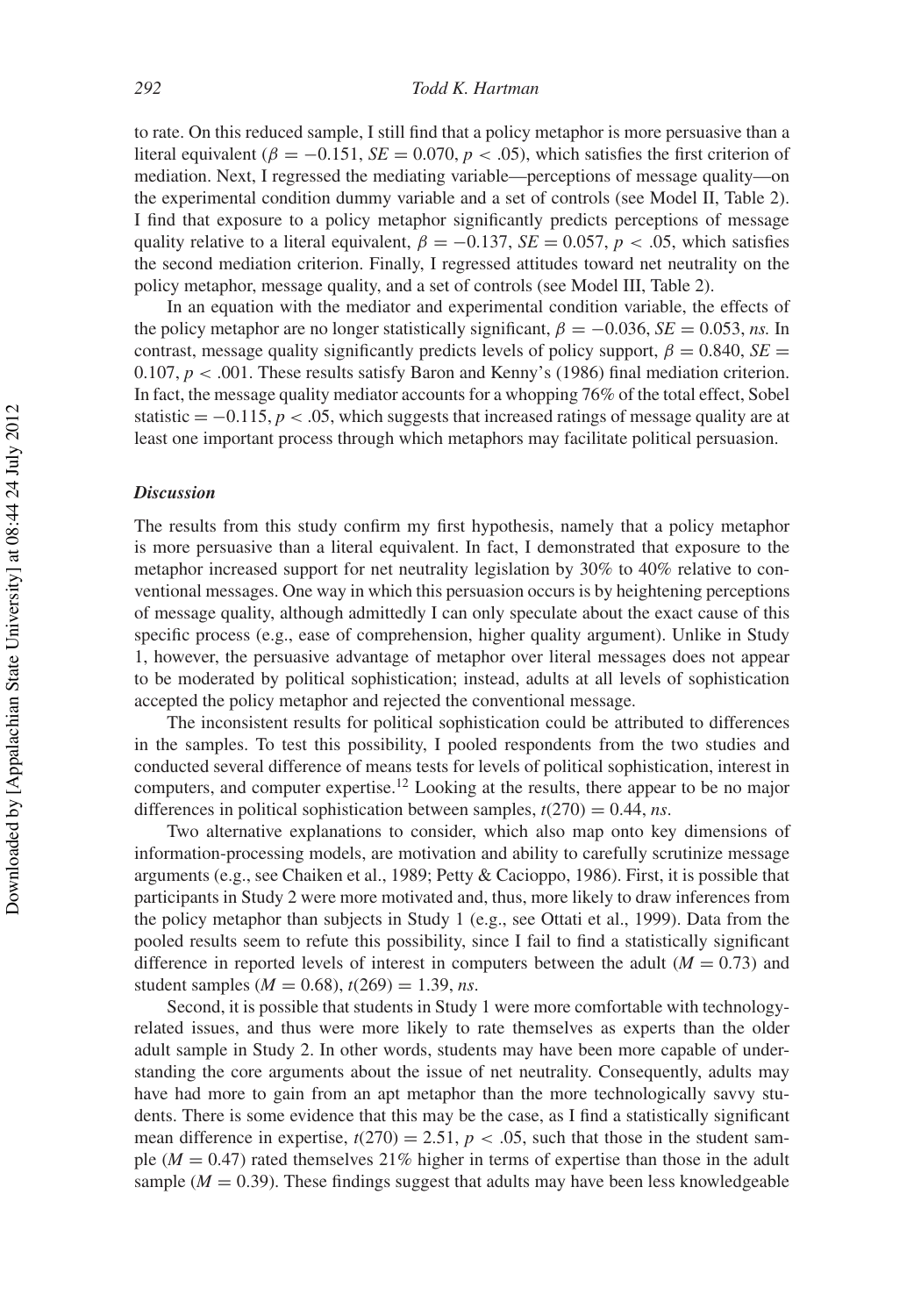about technology-related issues (as measured by computer expertise) than their younger counterparts.13 As a result, the toll booth metaphor may have afforded adults with novel mappings that may have already been apparent to subjects in the student sample.

## **General Discussion**

In two experiments, I demonstrated that a toll booth metaphor significantly increased support for net neutrality legislation relative to a similarly worded literal message. In Study 1, this persuasive effect was moderated by political sophistication, such that unsophisticated individuals significantly benefited from the policy metaphor, while those at moderate to high levels of sophistication did not. For the adult sample in Study 2, the toll booth metaphor was more persuasive than the conventional message, regardless of an individual's level of sophistication. I also demonstrated one process through which policy metaphors influenced political attitudes, namely by increasing subjective perceptions of message quality, although admittedly this measure only indirectly captures understanding and reasoning about politics. Taken together, these studies show that the policy metaphor had a consistently strong effect on political attitudes, while the conventional messages often failed to persuade.

There are several ways to replicate and extend this work on policy metaphors. First, future research should include direct measures of comprehension and try to follow the decision-making process, so that we can better explain metaphor-induced persuasion. Scholars may even want to allow participants to construct their own metaphors, which Dunbar (2001; see also Pinker, 2007) argues can be a powerfully persuasive device (rather than simply imposing the experimenter's preferred metaphor on subjects in the lab).

Second, although I focused on the cognitive implications of metaphor-based persuasion, it is possible that the toll booth metaphor operated through affective processes. For example, Schlesinger and Lau (2000) argue that metaphors may evoke emotional responses, which can be used in the same way as the likeability heuristic (Sniderman et al., 1991) among those lacking political sophistication. As anecdotal evidence and research demonstrate (Belt, 2003; Blanchette & Dunbar, 2001; Gibbs, 2002; Read et al., 1990; Thagard & Shelley, 2001; Weston, 2007), speakers often use policy metaphors to evoke an emotional response in their audience, which we know affects attitudes and behavior (Marcus, 2000). Researchers could explore differences in cognitive and affective functions of metaphors by including measures that would capture potential affective (e.g., discrete emotional reactions) mediators of persuasion. Likewise, scholars interested in these differences could vary the types of metaphors used in persuasive messages to tap either cognitive or affective functions.

Third, it is not entirely clear whether my findings are driven by increased levels of motivation or ability (or both) after exposure to a policy metaphor. For instance, Ottati et al. (1999) demonstrate that a sports metaphor can motivate systematic message processing for individuals who enjoy sports. If this finding is replicated, researchers should consider exploring the implications of metaphor-induced systematic processing because it should generate attitudes that are stronger than those formed via heuristic routes to persuasion. Measures of attitude strength could be included in future studies, and designs could be undertaken that will test other aspects of attitude strength. For instance, researchers could employ panel designs to test differences in stability for those attitudes generated from metaphors versus those from comparable literal messages. Or, subjects could be exposed to counterarguments after answering attitude items to determine the resistance of such metaphor-based attitudes.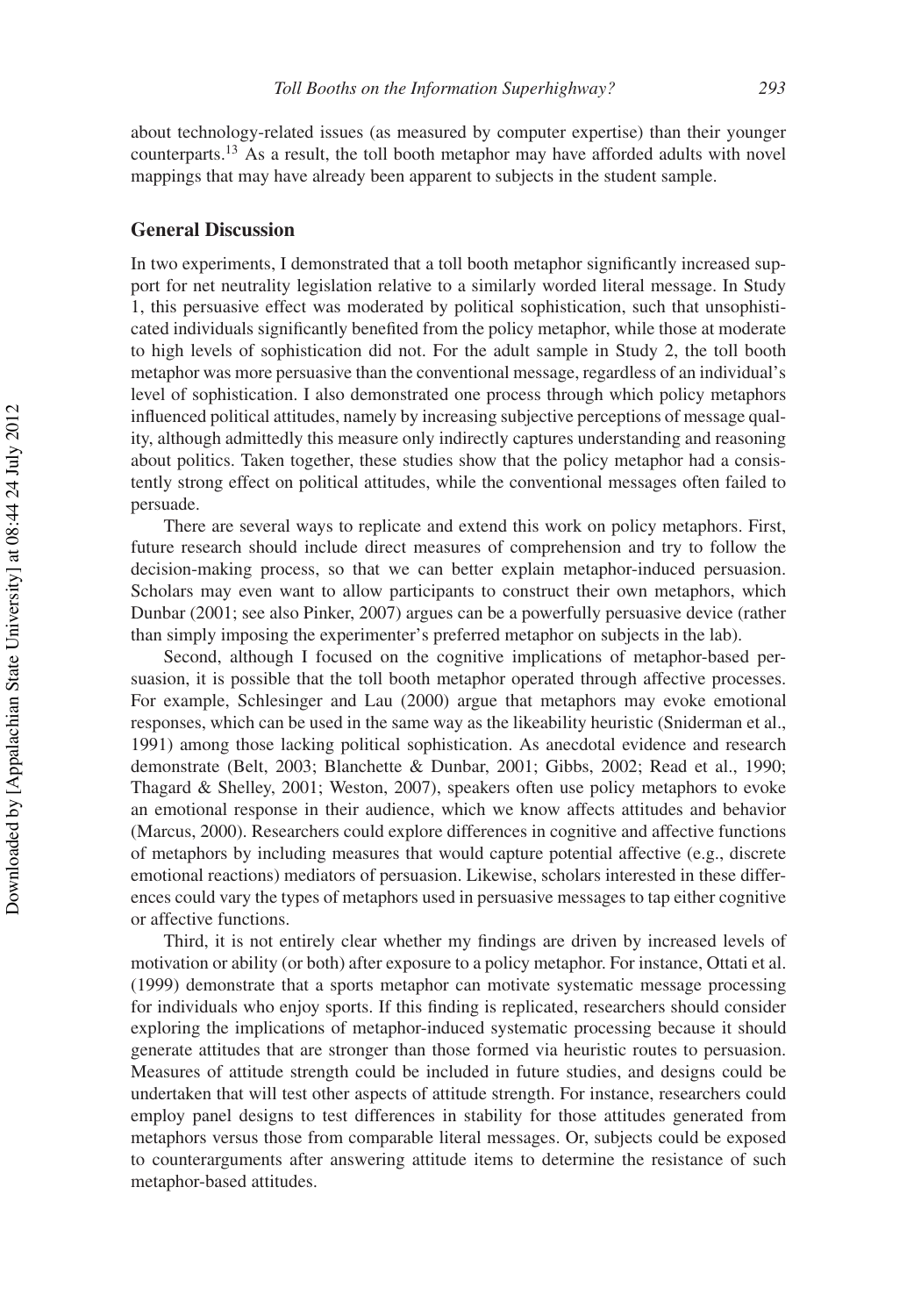## *294 Todd K. Hartman*

Fourth, future studies should test the effectiveness of metaphors for a broad range of issues that vary in their level of complexity, while paying special attention to finding strong comparable literal statements. The issue difficulty dimension should help flush out any effects due to ability (i.e., political sophistication) or motivation. This could be done by choosing issues that vary in their conceptual difficulty (i.e., "easy" vs. "hard" issues) or by manipulating the comprehensibility of information concerning a specific issue.

Finally, studies that can validate the persuasiveness of metaphors in realistic settings that expose individuals to competing metaphors or literal messages are needed. This is the direction that current research in framing has moved, although it is unclear whether different combinations of metaphoric versus literal messages would result in the same null results reported in many counterframing studies (e.g., Chong & Druckman, 2007b). Yet, Read et al. (1990) have suggested that since "a metaphor often conveys its message by implication, it may be harder to counterargue" (p. 145). One way to test this possibility would be to pit competing messages against one another (e.g., metaphor vs. literal, metaphor vs. metaphor).

Ultimately, I agree with cognitive scientists who argue that metaphors are more than fancy rhetoric (Gibbs, 1994, 1996; Lakoff & Johnson, 1980; Pinker, 1997, 2007). Rather than relegating them exclusively to the realm of poetry, plays, and prose, we should recognize that metaphors are fundamental to human thought (Gibbs, 1994, 1996; Lakoff & Johnson, 1980; Pinker, 1997). More specifically, I see a metaphor's ability to explain abstract concepts in more familiar domains of experience as something that allows public discourse to occur in one, not two different languages (Sniderman, 1993). In short, citizens who typically lack political sophistication can be brought back into the debate with an apt policy metaphor.

## **Notes**

1. Lakoff and Johnson (1980; see also Gibbs, 1994, 1996) argue that all concepts are inherently metaphorical and embodied in our everyday experiences.

2. Note that a demand-side metaphor like *drug use is an illness* has different implications for how to address the problem in society; namely, drug users should *treated* like patients suffering from an illness

3. It may also be worth noting that metaphors can be used to obscure thinking, as Orwell (1947) argued in his essay "Politics and the English Language."

4. The meta-analysis also included 12 unpublished works (largely from doctoral dissertations and master's theses), which would bring the total number of experiments on metaphor-induced persuasion to 29. However, given that these unpublished studies were not subjected to peer review, I opted to exclude them from my discussion.

5. For each study, Sopory and Dillard (2002) estimated effect sizes (*r*) based upon cell-to-cell comparisons calculated from the reported *t* or *F* statistics.

6. The bipartisan survey was conducted by the Glover Park Group and Public Opinion Strategies in September 2006.

7. The exact wording for these items is as follows (correct responses are indicated in italics; frequencies of correct answers are in parentheses): (a) Whose responsibility is it to determine if a law is constitutional or not? *Supreme Court* (79%); (b) Which party currently has the most elected members in the U.S. House of Representatives? *Democratic Party* (62%); (c) What job does Harry Reid currently hold? *Senate Majority Leader* (35%); (d) How much of a majority of both the House of Representatives and Senate are required to override a presidential veto? *2/3* (63%); (e) Which one of the parties is more conservative than the other at the national level? *Republican Party* (79%); (f) How many justices are there on the U.S. Supreme Court? *9* (53%); (g) What job does Condoleezza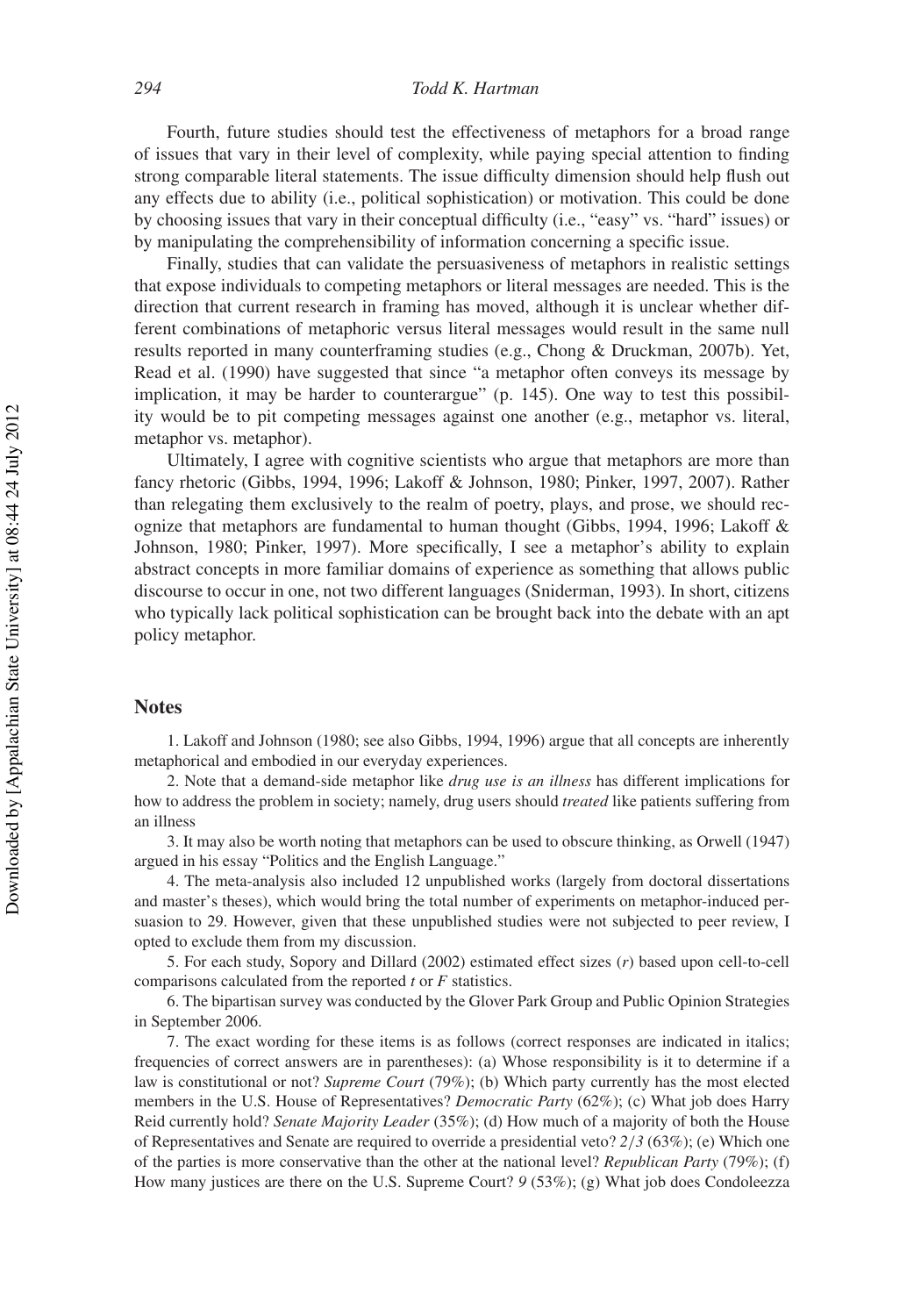Rice currently hold? *Secretary of State* (82%); and (h) Which branch of government does the U.S. Constitution give the sole authority to declare war? *Legislative Branch* (44%).

8. Predicted values were calculated by holding all other variables constant at their mean values or reference categories.

9. The wording of the metaphor and literal conditions varied only slightly from Study 1, with the most notable difference being the addition of one line. For the metaphor-based message, the last line read: "I don't know about you, but I don't like the idea of having *toll booths at every on-ramp on the information superhighway*." In contrast, the last line of the literal comparison read: "I don't know about you, but I don't like the idea of having *special fees imposed on content providers on the Internet*."

10. Given that political sophistication is central to one of the hypotheses, I provide the summary statistics for this measure:  $KR-20 = 0.70$ ,  $M = 0.60$ ,  $SD = 0.29$ . The exact same items from Study 1, were used in this index, with the following frequencies of correct responses: (a) 79%, (b) 62%, (c) 35%, (d) 63%, (e) 79%, (f) 53%, (g) 82%, and (h) 44%.

11. The coefficient is negative in this case because the metaphor condition serves as the reference category.

12. For difference of means tests, all variables were recoded to range from 0 to 1 so that the results could be meaningfully interpreted.

13. Models in which policy attitudes were regressed on interactions of the experimental condition variable with computer expertise or interest were not statistically significant, regardless of whether I used the pooled data or considered each study individually.

## **References**

- Allbritton, D. W. (1995). When metaphors function as schemas: Some cognitive effects of conceptual metaphors. *Metaphor and Symbolic Activity*, *10*, 33–46.
- Baron, R. M., & Kenny, D. A. (1986). The moderator-mediator variable distinction in social psychological research: Conceptual, strategic, and statistical considerations. *Journal of Personality and Social Psychology*, *51*, 1173–1182.
- Belt, T. L. (2003). *Metaphor & political persuasion*. Unpublished PhD thesis, University of Southern California.
- Berinsky, A. J., & Kinder, D. R. (2006). Making sense of issues through media frames: Understanding the Kosovo crisis. *Journal of Politics*, *68*, 640–656.
- Blanchette, I., & Dunbar, K. (2001). Analogy use in naturalistic settings: The influence of audience, emotion, and goals. *Memory & Cognition*, *29*, 730–735.
- Bosman, J. (1987). Persuasive effects of political metaphors. *Metaphor and Symbolic Activity*, *2*, 97–113.
- Bosman, J., & Hagendoorn, L. (1991). Effects of literal and metaphorical persuasive messages. *Metaphor and Symbolic Activity*, *6*, 271–292.
- Bowers, J. W., & Osborn, M. M. (1966). Attitudinal effects of selected types of concluding metaphors in persuasive speeches. *Speech Monographs*, *33*, 147–155.
- Brewer, P. R. (2002). Framing, value words, and citizens' explanations of their issue opinions. *Political Communication*, *19*, 303–316.
- Carmines, E. G., & Stimson, J. A. (1980). The two faces of issue voting. *American Political Science Review*, *74*, 78–91.
- Cassese, E. C., Huddy, L., Hartman, T. K., Mason, L., & Weber, C. R. (2011, April). *Socially-Mediated Internet Surveys (SMIS): Obtaining motivated participants and rare samples for political research*. Paper presented at the annual meeting of the Midwest Political Science Association.
- Chaiken, S., Liberman, A., & Eagly, A. H. (1989). Heuristic and systematic processing within and beyond the persuasion context. In J. S. Uleman & J. A. Bargh (Eds.), *Unintended thought* (pp. 212–252). New York, NY: Guilford Press.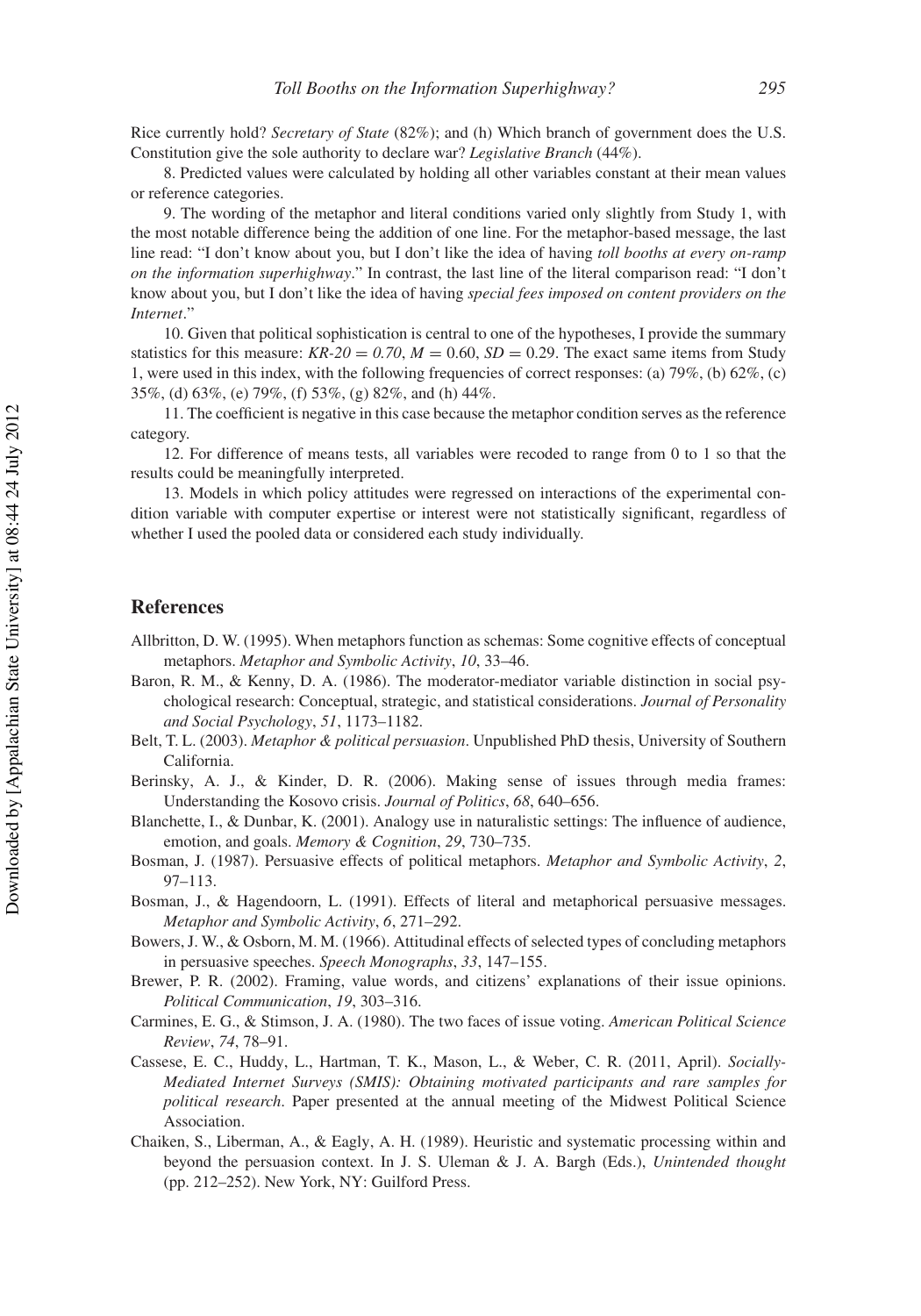- Chong, D., & Druckman, J. N. (2007a). Framing theory. *Annual Review of Political Science*, *10*, 103–126.
- Chong, D., & Druckman, J. N. (2007b). A theory of framing and opinion formation in competitive elite environments. *Journal of Communication*, *57*, 99–118.
- Delli Carpini, M. X., & Keeter, S. (1996). *What Americans know about politics and why it matters*. New Haven, CT: Yale University Press.
- Dunbar, K. (2001). The analogical paradox: Why analogy is so easy in naturalistic settings, yet so difficult in the psychological laboratory. In D. Gentner, K. J. Holyoak, & B. N. Kokinov (Eds.), *The analogical mind: Perspectives from cognitive science* (pp. 313–334). Cambridge, England: Cambridge University Press.
- Eagly, A. H., & Chaiken, S. (1993). *The psychology of attitudes*. Fort Worth, TX: Harcourt, Brace, Jovanovich.
- Fainsilber, L., & Ortony, A. (1987). Metaphorical uses of language in the expression of emotions. *Metaphor and Symbolic Activity*, *2*, 239–250.
- Fiske, S. T., & Taylor, S. E. (1991). *Social cognition* (2nd ed.). New York, NY: McGraw-Hill.
- Gamson, W. A., & Modigliani, A. (1987). The changing culture of affirmative action. In R. Braumgart (Ed.), *Research in political sociology* (pp. 137–177). Greenwich, CT: JAI Press.
- Gentner, D. (1982). Are scientific analogies metaphors? In D. S. Miall (Ed.), *Metaphor: Problems and perspectives* (pp. 106–132). Atlantic Highlands, NJ: Humanities Press.
- Gentner, D. (1983). Structure-mapping: A theoretical framework for analogy. *Cognitive Science*, *7*, 155–170.
- Gentner, D., & Markman, A. B. (1997). Structure mapping in analogy and similarity. *American Psychologist*, *52*, 45–56.
- Gibbs, R. W. J. (1994). *The poetics of mind: Figurative thought, language, and understanding*. New York, NY: Cambridge University Press.
- Gibbs, R. W. J. (1996). Why many concepts are metaphorical. *Cognition*, *61*, 309–319.
- Gibbs, R. W. J. (2002). Identifying and appreciating poetic metaphor. *Journal of Literary Semantics*, *31*, 101–112.
- Jaccard, J., & Turrisi, R. (2003). *Interaction effects in multiple regression*. Thousand Oaks, CA: Sage.
- Johnson, J. T., & Taylor, S. E. (1981). The effect of metaphor on political attitudes. *Basic and Applied Social Psychology*, *2*, 305–316.
- Kam, C. D. (2005). Who toes the party line? Cues, values, and individual differences. *Political Behavior*, *27*, 163–182.
- Kinder, D. R., & Sanders, L. M. (1996). *Divided by color: Racial politics and democratic ideals*. Chicago, IL: University of Chicago Press.
- Lakoff, G. (1996). *Moral politics: What conservatives know that liberals don't*. Chicago, IL: University of Chicago Press.
- Lakoff, G., & Johnson, M. (1980). *Metaphors we live by*. Chicago, IL: University of Chicago Press.
- Lau, R. R., & Redlawsk, D. P. (2001). Advantages and disadvantages of cognitive heuristics in political decision making. *American Journal of Political Science*, *45*, 951–971.
- Lau, R. R., & Schlesinger, M. (2005). Policy frames, metaphorical reasoning, and support for public policies. *Political Psychology*, *26*, 77–114.
- Lavine, H., Burgess, D., Snyder, M., Transue, J., Sullivan, J. L., Haney, B., & Wagner, S. H. (1999). Threat, authoritarianism, and voting: An investigation of personality and persuasion. *Personality and Social Psychology Bulletin*, *25*, 337–347.
- Lavine, H., & Snyder, M. (1996). Cognitive processing and the functional matching effect in persuasion: The mediating role of subjective perceptions of message quality. *Journal of Experimental Social Psychology*, *32*, 580–604.
- Lupia, A. (1994). Shortcuts versus encyclopedias: Information and voting behavior in California insurance reform elections. *American Political Science Review*, *88*, 63–76.
- Marcus, G. E. (2000). Emotions in politics. *Annual Review of Political Science*, *3*, 221–250.
- Marcus, G. E., Neuman, W. R., & MacKuen, M. (2000). *Affective intelligence and political judgment*. Chicago, IL: University of Chicago Press.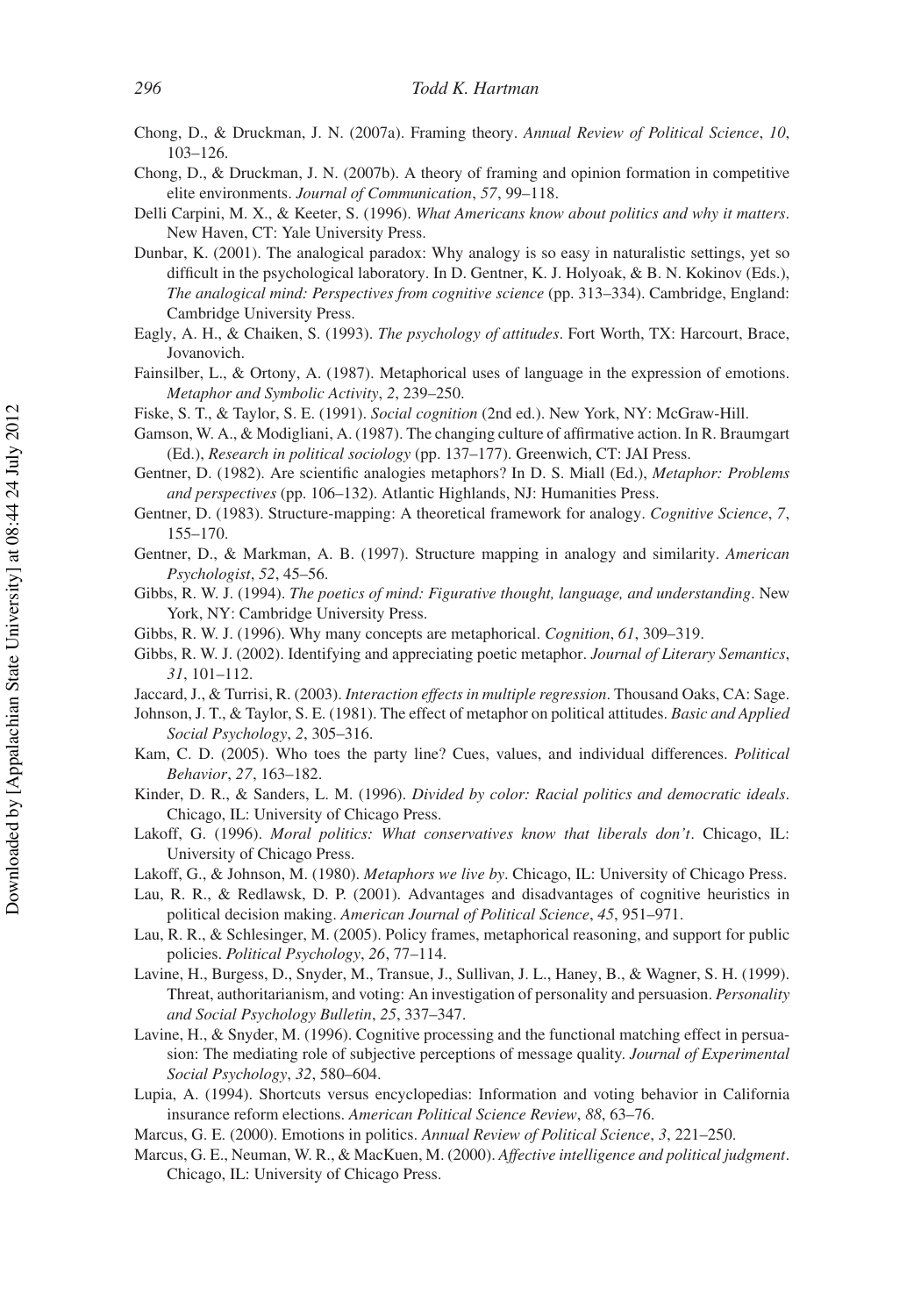- McGuire, W. J. (1968). Personality and attitude change: An information-processing theory. In A. G. Greenwald, T. C. Brock, & T. M. Ostrom (Eds.), *Psychological foundations of attitudes* (pp. 171–196). San Diego, CA: Academic Press.
- McGuire, W. J. (1985). Attitudes and attitude change. In L. Gardner & E. Aronson (Eds.), *The handbook of social psychology* (Vol. 2, 3rd ed., pp. 233–346). New York, NY: Random House.
- Miller, G. A. (1956). The magical number seven, plus or minus two: Some limits on our capacity for processing information. *Psychological Review*, *63*, 81–97.
- Mio, J. S., & Lovrich, N. P. (1998). Men of zeal: Memory for metaphors in the Iran-contra hearings. *Metaphor and Symbol*, *13*, 49–68.
- Mio, J. S., Thompson, S. C., & Givens, G. H. (1993). The commons dilemma as metaphor: Memory, influence, and implications for environmental conservation. *Metaphor and Symbol*, *8*, 23–42.
- Mondak, J. (1993). Source cues and policy approval: The cognitive dynamics of public support for the Reagan agenda. *American Journal of Political Science*, *37*, 186–212.
- Moyers, B. (2011). *The net at risk: Net neutrality*. Retrieved from. http://www.pbs.org/moyers/ moyersonamerica/net/neutrality.html
- Nelson, T. E., Clawson, R. A., & Oxley, Z. M. (1997). Media framing of a civil liberties conflict and its effect on tolerance. *American Political Science Review*, *91*, 567–583.

Orwell, G. (1947). *Politics and the English language: An essay*. New York, NY: Herbert W. Simpson.

- Ottati, V., Rhoads, S., & Graesser, A. C. (1999). The effect of metaphor on processing style in a persuasion task: A motivational resonance model. *Journal of Personality and Social Psychology*, *77*, 688–697.
- Peha, J. M., Lehr, W. H., & Wilkie, S. (2007). The state of the debate on network neutrality. *International Journal of Communication*, *1*, 709–716.
- Petty, R. E., & Cacioppo, J. T. (1981). *Attitudes and persuasion: Classic and contemporary approaches*. Dubuque, IA: William C. Brown.
- Petty, R. E., & Cacioppo, J. T. (1986). *Communication and persuasion: Central and peripheral routes to attitude change*. New York, NY: Springer-Verlag.
- Petty, R. E., & Wegener, D. T. (1999). The elaboration likelihood model: Current status and controversies. In S. Chaiken & Y. Trope (Eds.), *Dual process theories in social psychology* (pp. 41–72). New York, NY: Guilford Press.
- Pinker, S. (1997). *How the mind works*. New York, NY: W. W. Norton.
- Pinker, S. (2007). *The stuff of thought: Language as a window into human nature*. New York, NY: Penguin Group.
- Popkin, S. L. (1991). *The reasoning voter: Communication and persuasion in presidential campaigns*. Chicago, IL: University of Chicago Press.
- Rahn, W. M. (1993). The role of partisan stereotypes in information processing about political candidates. *American Journal of Political Science*, *37*, 472–496.
- Read, S. J., Cesa, I. L., Jones, D. K., & Collins, N. L. (1990). When is the federal budget like a baby? Metaphor in political rhetoric. *Metaphor and Symbolic Activity*, *5*, 125–149.
- Robins, S., & Mayer, R. E. (2000). The metaphor framing effect: Metaphorical reasoning about text-based dilemmas. *Discourse Processes*, *30*, 57–86.
- Schlesinger, M., & Lau, R. R. (2000). The meaning and measure of policy metaphors. *American Political Science Review*, *94*, 611–626.
- Schon, D. A. (1979). Generative metaphor: A perspective on problem-setting in social policy. In A. Ortony (Ed.), *Metaphor and thought* (pp. 254–283). Cambridge, England: Cambridge University Press.
- Simon, H. A. (1974). How big is a chunk? *Science*, *183*, 482–488.
- Slovic, P., Finucane, M. L., Peters, E., & MacGregor, D. G. (2007). The affect heuristic. *European Journal of Operational Research*, *177*, 1333–1352.
- Sniderman, P. M. (1993). The new look in public opinion research. In A. W. Finifter (Ed.) *Political science: The state of the discipline, II* (pp. 219–245). Washington, DC: American Political Science Association.